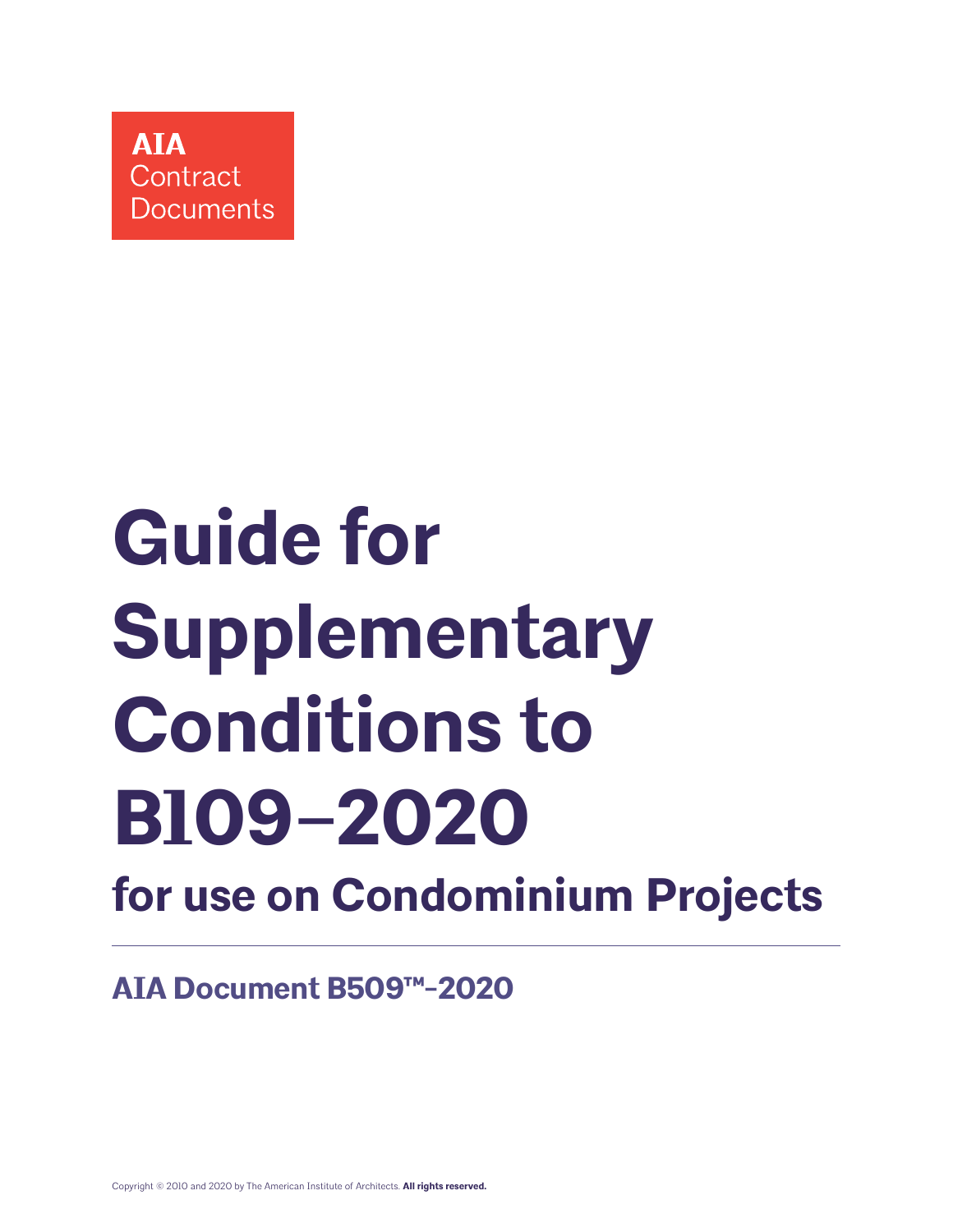# <span id="page-1-0"></span>**Table of Contents**

| <b>Introduction</b>                |                                                                                                                                                                                                                                                                                                                                                                                                                                                                                                                                                  | . | 3   |
|------------------------------------|--------------------------------------------------------------------------------------------------------------------------------------------------------------------------------------------------------------------------------------------------------------------------------------------------------------------------------------------------------------------------------------------------------------------------------------------------------------------------------------------------------------------------------------------------|---|-----|
|                                    | Purpose of this Guide                                                                                                                                                                                                                                                                                                                                                                                                                                                                                                                            |   |     |
|                                    | Arrangement                                                                                                                                                                                                                                                                                                                                                                                                                                                                                                                                      |   |     |
|                                    | How to Use                                                                                                                                                                                                                                                                                                                                                                                                                                                                                                                                       |   |     |
|                                    | Modifications to the Contract for Construction                                                                                                                                                                                                                                                                                                                                                                                                                                                                                                   |   |     |
|                                    |                                                                                                                                                                                                                                                                                                                                                                                                                                                                                                                                                  |   |     |
| <b>Guidance and Model Language</b> |                                                                                                                                                                                                                                                                                                                                                                                                                                                                                                                                                  | . | 5   |
|                                    | Article 1 - Initial Information<br>\$1.1.14<br>§ 1.4 Special definitions                                                                                                                                                                                                                                                                                                                                                                                                                                                                         | . | 6   |
|                                    | Article 2 - Architect's Responsibilities<br>$§$ 2.3<br>§ 2.7 Insurance<br>§ 2.8 Additional professional liability insurance                                                                                                                                                                                                                                                                                                                                                                                                                      | . | 8   |
|                                    | Article 3 - Pre-Design Services<br>§ 3.1                                                                                                                                                                                                                                                                                                                                                                                                                                                                                                         | . | 9   |
|                                    | Article 4 - Scope of Architect's Services<br>§ 4.3 Design development phase services<br>§ 4.6 Construction phase services                                                                                                                                                                                                                                                                                                                                                                                                                        | . | 9   |
|                                    | Article 5 - Supplemental and Additional Services<br>§ 5.1<br>Condominium plat<br>Post-occupancy site visits<br>On-site project representation                                                                                                                                                                                                                                                                                                                                                                                                    | . | -10 |
|                                    | Article 6 - Owner's Responsibilities<br>§ 6.9 Owner's consultants<br>§ 6.18 Contractor's correction of non-complying work<br>§ 6.19 Contractor qualification<br>§ 6.20 Contractor's insurance<br>§ 6.21 Owner's financing<br>§ 6.21 Owner to provide notice<br>§ 6.25 Condominium by-laws and declaration<br>§ 6.26 Pre-purchase inspection and Right to Cure<br>§ 6.27 Impediments to lawsuits<br>§ 6.28 Architect's recommended materials<br>§ 6.29 Owner's insurance requirements<br>§ 6.30 Waiver of subrogation<br>§ 6.21 Owner's financing | . | 12  |
|                                    | Article 9 - Claims and Disputes<br>§ 9.1.3 Indemnity<br>§ 9.1.6 Limitation of liability                                                                                                                                                                                                                                                                                                                                                                                                                                                          | . | 22  |
|                                    | Article II - Miscellaneous Provisions<br>§ 11.10 Remodeling and renovation<br>§ 11.11 Marketing materials<br>§ 11.12 Termination or reduction of architect's<br>construction phase services<br>§ 11.13 Custom units                                                                                                                                                                                                                                                                                                                              | . | 23  |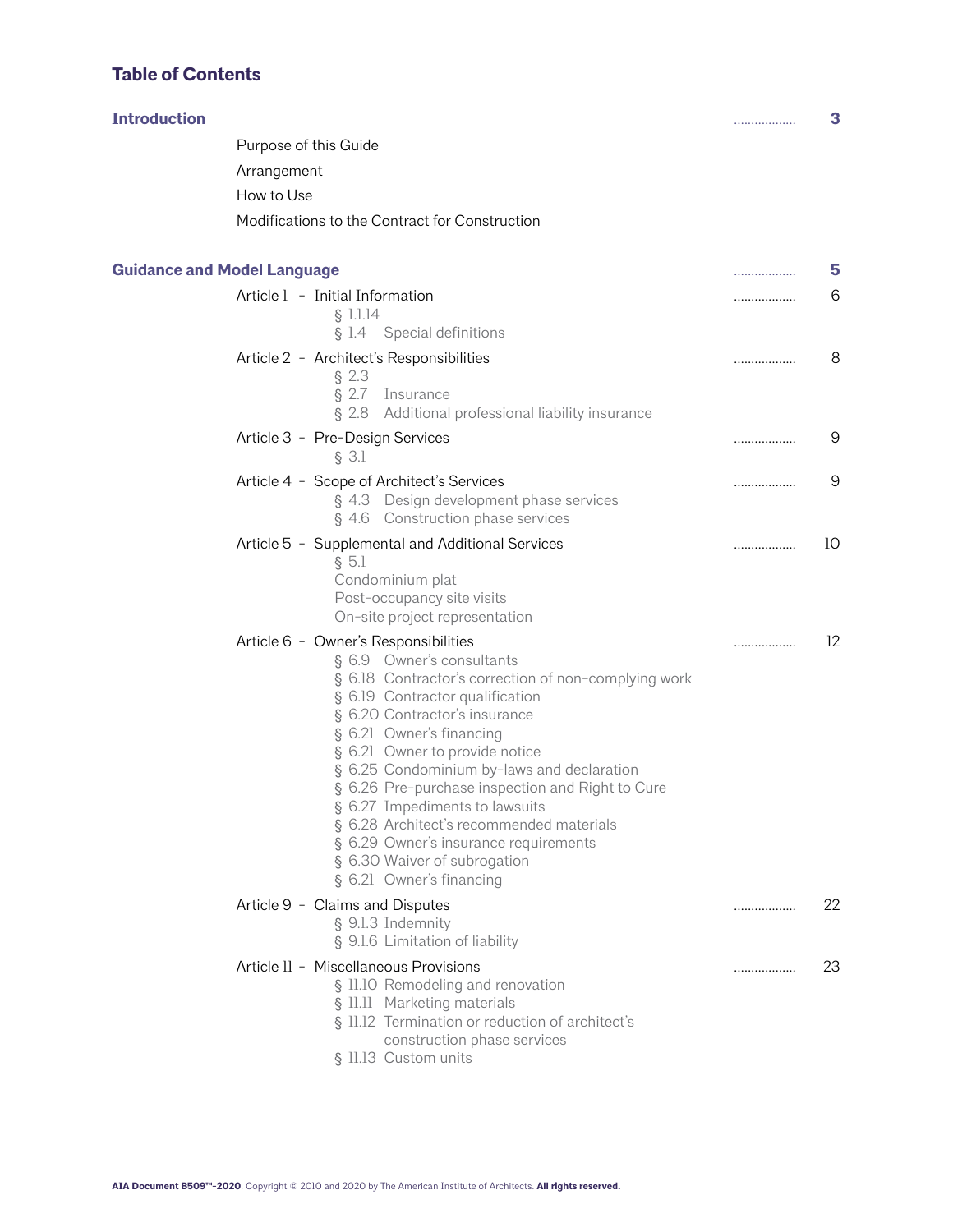# <span id="page-2-0"></span>**Introduction**

|                              | The model language included in this guide is drafted to provide<br>general guidance and is not intended to provide legal advice.<br>Laws regarding the use and enforceability of the model language<br>vary from jurisdiction to jurisdiction. Users of this guide are<br>encouraged to familiarize themselves with the condominium<br>statutes applicable in the jurisdiction where the project is located<br>and to consult with an experienced attorney.                                                                                                                                                                                                                                                              |
|------------------------------|--------------------------------------------------------------------------------------------------------------------------------------------------------------------------------------------------------------------------------------------------------------------------------------------------------------------------------------------------------------------------------------------------------------------------------------------------------------------------------------------------------------------------------------------------------------------------------------------------------------------------------------------------------------------------------------------------------------------------|
| <b>Purpose of this Guide</b> | This guide serves two purposes:                                                                                                                                                                                                                                                                                                                                                                                                                                                                                                                                                                                                                                                                                          |
|                              | (1) it provides guidance regarding issues unique to condominium<br>construction, and                                                                                                                                                                                                                                                                                                                                                                                                                                                                                                                                                                                                                                     |
|                              | (2) it provides model language that may be used to amend or supplement AIA<br>Document B109™-2020, Standard Form of Agreement Between Owner and<br>Architect for a Multi-Family Residential or Mixed Use Residential Project, to<br>tailor it for use on condominium projects.                                                                                                                                                                                                                                                                                                                                                                                                                                           |
|                              | AIA Document B109-2020, provides the basic legal framework for the<br>agreement between owner and architect. Because of the unique risks of<br>condominium construction, requirements of the condominium developer<br>(owner) and variations in specific legal requirements from jurisdiction to<br>jurisdiction, standard form agreements typically require modifications<br>to adapt them to individual projects. The modifications in this guide are<br>intended to foster cooperation and mitigate risks for all parties involved in the<br>condominium project.                                                                                                                                                     |
| <b>Arrangement</b>           | The information and model language presented in this guide follows the article<br>and section numbering of AIA Document B109-2020. However, the guidance<br>and model language presented may be relevant to other AIA agreements.<br>This guide is not a standard form supplementary conditions document. Model<br>language is sometimes presented in several alternative versions, and some<br>language presented may not be appropriate for a particular project. Because<br>of its flexibility, this guide is intended to be used as a working tool to help the<br>user develop and present, in an orderly way, the additional information needed<br>as part of the owner/architect agreement for a specific project. |
| <b>How to Use</b>            | AIA Document B109-2020, Standard Form of Agreement Between Owner<br>and Architect for a Multi-Family Residential or Mixed Use Residential<br>Project, is used as the framework to which all of the items discussed in this<br>guide are related. The numbering in this guide follows the numbering of the<br>relevant provisions in B109-2020.                                                                                                                                                                                                                                                                                                                                                                           |
|                              | This guide assumes that modifications will be made directly in the text of<br>the owner/architect agreement through the use of AIA Contract Documents<br>software. Alternatively, supplementary conditions may be assembled as a<br>separate document cross-referenced to the owner/architect agreement.                                                                                                                                                                                                                                                                                                                                                                                                                 |
|                              | Please note: Times New Roman typeface (for example, Architect) indented<br>from the body text of the guide is used only for material that is intended<br>as actual model language which may be used for a specific project, and                                                                                                                                                                                                                                                                                                                                                                                                                                                                                          |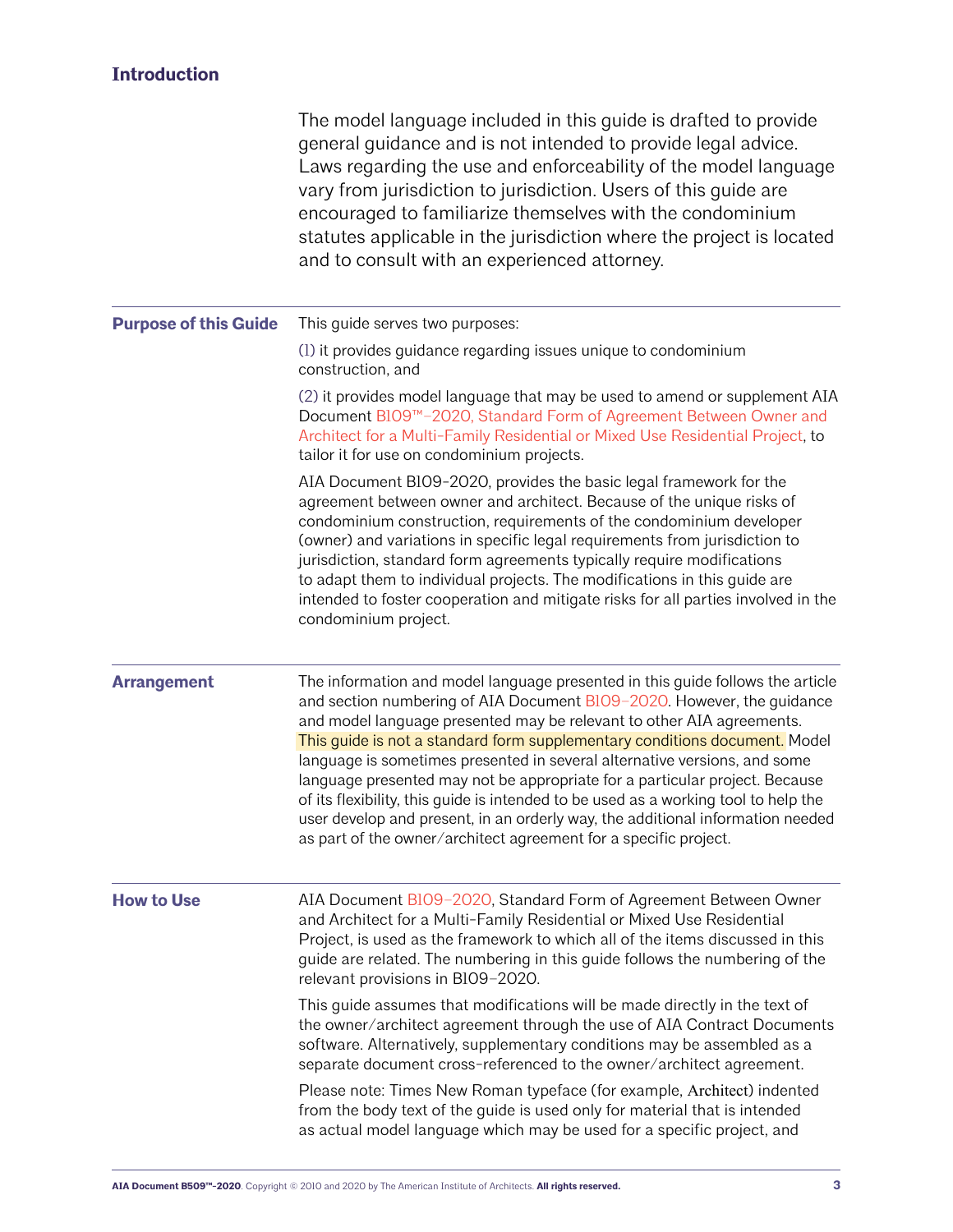represents material which may be added to, deleted or revised, and then incorporated into the owner/architect agreement or supplemental conditions document. Arial typeface (for example, Owner) is used for explanatory notes and identifies items needing attention or issues that should be considered.

# **Modifications to the Contract for Construction**

Because AIA Document [B109–2020](https://www.aiacontracts.org/contract-documents/6318554-owner-architect-multi-familymixed-use-residential), Standard Form of Agreement Between Owner and Architect for a Multi-Family Residential or Mixed Use Residential Project is coordinated with agreements and other documents in the [A201](https://www.aiacontracts.org/contract-doc-pages/72521-conventional-a201-family)  [family](https://www.aiacontracts.org/contract-doc-pages/72521-conventional-a201-family) of documents, the complete deletion of a particular provision in the owner/architect agreement should be avoided. Section deletions and/or renumbering can play havoc with carefully coordinated internal references and cross references to other agreements.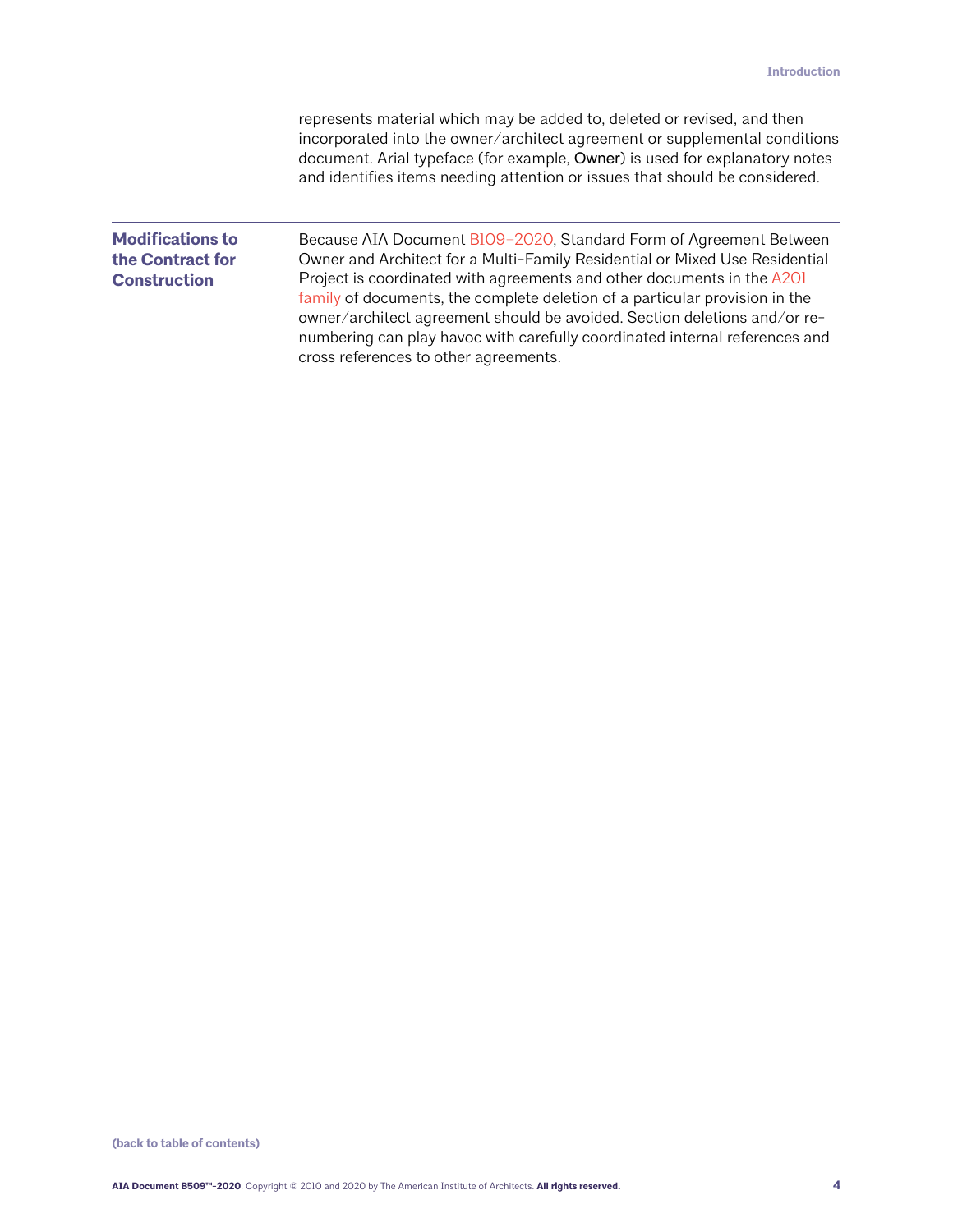# <span id="page-4-0"></span>**Guidance and Model Language**

Before undertaking a condominium project, an architect should develop an understanding of applicable laws and regulations governing the development, sale, and operation of condominiums. Certain obligations, rights, remedies, and reliefs may exist at law which may not be apparent in the language of the owner/architect agreement. A thorough understanding of local condominium law, statutes of limitation, statutes of repose, and right to repair statutes may be useful in evaluating what, if any, supplemental language is necessary or advisable.

Questions regarding the entity with which the architect is contracting often go unasked, but may be appropriate for the architect to evaluate its exposure on condominium projects, such as whether the owner is a special purpose entity that has been created solely for the project or whether will be able to satisfy its financial, indemnity, and other obligations under the contract. As risky as a condominium project might be, the risk is heightened when dealing with an inexperienced owner or one who rarely develops condominium projects.

Below are questions architects should ask of every owner considering condominium development:

- How many condominium, mixed-use or other residential developments has the owner successfully completed in the past?
- Is the owner a single-purpose entity? Who is/are the beneficial owner(s)?
- Does the owner own the property to be developed?
- What is the owner's litigation history?
- What is the owner's source of financing? Is it committed to the project?
- Does the owner have condominium sale documents that it has used on past projects or intends to use on this project?
- How has the owner managed unit-owner complaints on past projects?
- What is the owner most important priority: quality, costs, schedule, or something else?
- Will the owner retain ownership in the property? If so, what percentage?
- Will the owner maintain responsibility for maintenance of the project? If so, on what portions or elements of the project?

Answers to these questions can reveal a great deal about the owner's sophistication, experience, and seriousness about the project. They also can reveal areas of risk the architect may need to specifically address with supplemental language set out in this guide.

Financing of the owner's obligations on a condominium project following turnover to the homeowners association can be a significant concern for the architect and contractor. Unfortunately, there are few contractual solutions for addressing this risk. When the owner dissolves the entity created for development of the project after the homeowners association takes over, the architect, contractor, and others may be left without an entity to fulfill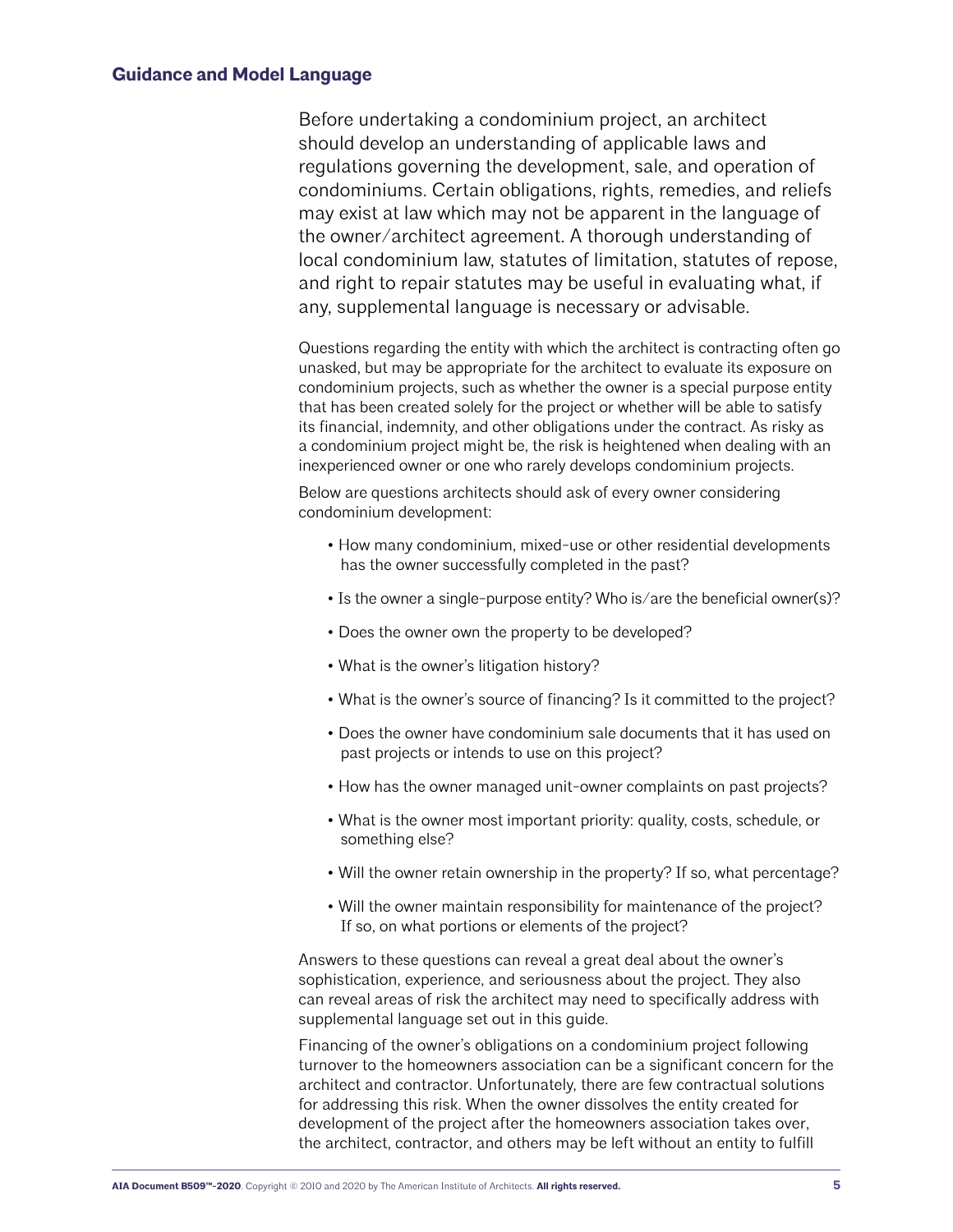the owner's obligations. Adequate evidence that the owner is well funded, familiar with the community where the project is located, and in business for more than this project can provide the architect with additional assurance that the owner will be able to meet its obligations. These assurances, however, are not contractual obligations.

The architect may approach financing of the owner's post-turnover obligations with contract language in a couple of ways. One way would be for the architect to obtain a separate contractual guarantee from an adequately funded entity or individual that will fulfill the owner's obligations if the owner fails to do so. This may be in the form of a parent company guarantee or in a personal guarantee from an individual. The guarantee would be a contractual pledge from one party (a "*guarantor*") to satisfy the debts and obligations of another, in this case the project owner, in the event the owner is incapable of doing so. Owners of condominium projects typically create single-purpose entities for the purpose of limiting exposure to post-turnover liabilities. The single purpose entity usually has few, if any, assets. They are often dissolved following turnover of the project. An architect may consider asking for a guarantee that provides some financial backing to the owner's indemnity obligations over a limited time period. For example, the guarantor may guarantee the owner's indemnity obligations in the owner/architect agreement up to a stipulated sum for a period extending from turnover through the applicable statutes of limitation or statute of repose. Guarantees are complex instruments with significant legal implications for both the guarantee and the guarantor. Those considering guarantees should consult an attorney practicing in the jurisdiction where the project is located for advice.

Another contractual approach to financing the owner's post-turnover obligations may be to require the owner to obtain a project-specific professional liability policy. See  $\S$  [6.29](#page-19-0) of this quide for further discussion on these types of policies.

<span id="page-5-0"></span>

| <b>Article 1-</b><br><b>Initial Information</b> | § 1.1.14 Section 1.1.14 of B109 now includes a list of consultants that each<br>address aspects of the design of a multi-family project subject to increased<br>risk. The parties are given the discretion to decide who will contract with<br>each consultant. For condominium projects, these consultants should be<br>designated as the responsibility of the owner. Owners are encouraged to<br>retain these consultants to ensure they can provide an independent, third-<br>party review of those aspects of the design that are most likely to result<br>in claims, disputes, and other risks following occupancy. If the architect<br>retains any of these consultants, then the architect should ensure that the<br>terms of this owner/architect agreement flow down to the consultant in the<br>corresponding architect/consultant agreement. |
|-------------------------------------------------|----------------------------------------------------------------------------------------------------------------------------------------------------------------------------------------------------------------------------------------------------------------------------------------------------------------------------------------------------------------------------------------------------------------------------------------------------------------------------------------------------------------------------------------------------------------------------------------------------------------------------------------------------------------------------------------------------------------------------------------------------------------------------------------------------------------------------------------------------------|
|                                                 | Regardless of who retains these consultants, the responsible party should<br>verify that they maintain adequate insurance that does not exclude coverage<br>for condominium projects.                                                                                                                                                                                                                                                                                                                                                                                                                                                                                                                                                                                                                                                                    |
| (back to table of contents)                     | § 1.4 Special Definitions. Various state and federal laws, as well as common<br>usage, have given rise to a number of terms unique to condominium projects.<br>The model language presented in this guide often uses terms that are not<br>otherwise defined in AIA Document B109-2020. Included below are a<br>number of terms that are specific to condominium projects and used as<br>defined terms throughout the model language included in this guide. The<br>list of defined terms may be tailored to the particular supplemental terms                                                                                                                                                                                                                                                                                                           |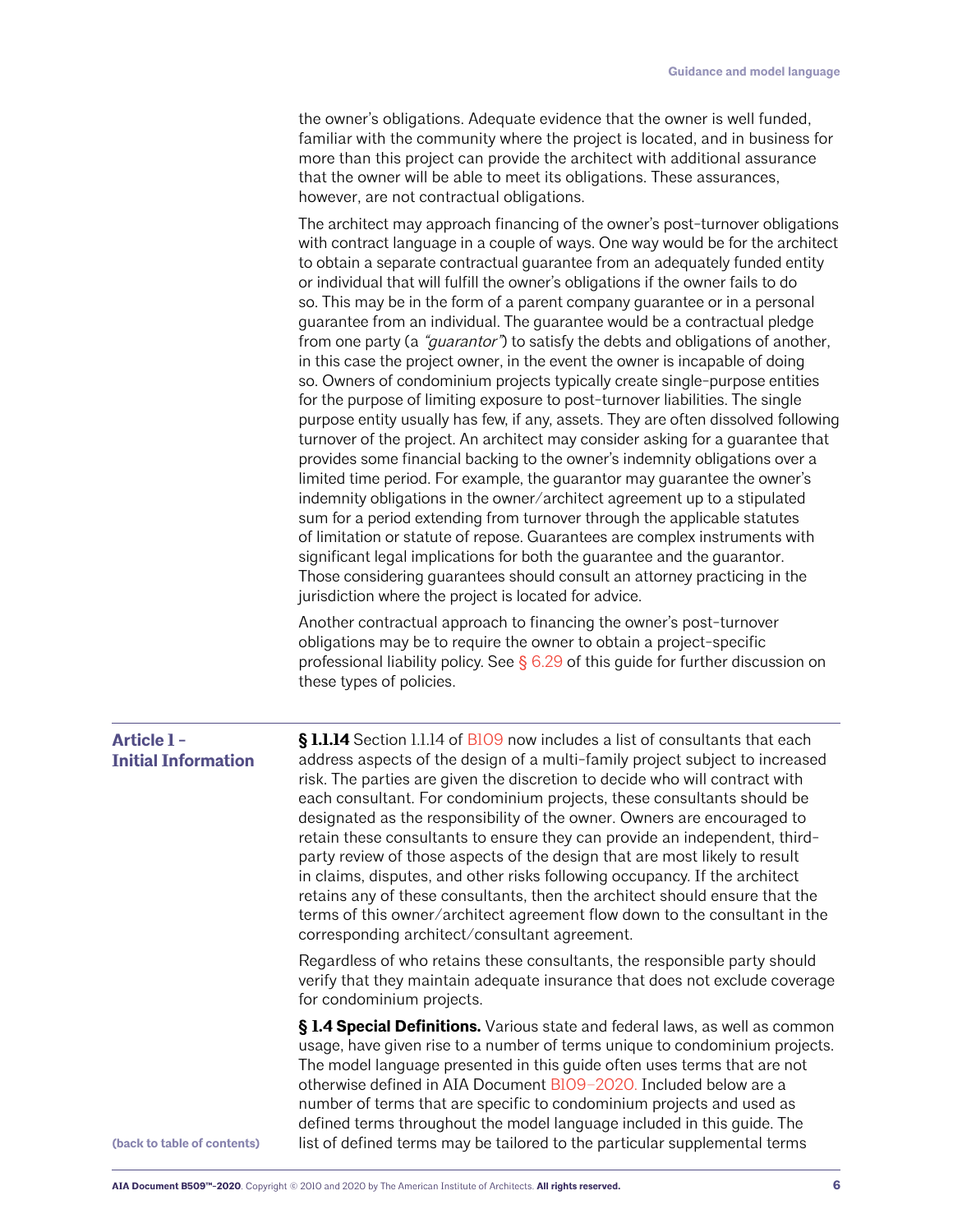you chose to include in B109–2020 or use in supplementary conditions. In addition, terms may have different meanings or may be used differently in your jurisdiction. Users are encouraged to consult with an attorney experienced in condominium law in the jurisdiction where the project is located regarding the use of specific defined terms.

Add the following new Section 1.4:

# **Model language:**

#### **§ 1.4 Special Definitions**

#### **§ 1.4.1 Condominium**

The Condominium is the multi-family or mixed use residential property comprising all or part of the Project, the Units of which are individually owned by Unit Owners who share in joint ownership of any Common Elements. The Condominium is established as a condominium pursuant to a Condominium Declaration recorded in accordance with the requirements of the jurisdiction where the property is located.

#### **§ 1.4.2 Homeowners Association or HOA**

The Homeowners Association or HOA is an entity consisting of Unit Owners and which governs the affairs of the Condominium after the first Unit is sold.

#### **§ 1.4.3 Homeowners Association Board or HOA Board**

The Homeowners Association Board or HOA Board is the person(s) to whom some or all of the powers of the Homeowners Association have been delegated under the Condominium By-Laws.

#### **§ 1.4.4 Condominium By-Laws**

The Condominium By-Laws are the written by-laws recorded with the Condominium Declaration governing the administration and operation of the Homeowners Association and use and management of the Condominium.

#### **§ 1.4.5 Condominium Declaration**

The Condominium Declaration is a written document recorded in accordance with the requirements of the jurisdiction where the Project is located which establishes the Condominium and may include the Condominium By-Laws, Condominium Plat, and other required documents.

#### **§ 1.4.6 Condominium Plat**

The Condominium Plat is the document recorded in accordance with the requirements of the jurisdiction where the Project is located which may describe the boundaries of the Condominium, diagrammatic floor plans of the Project, elevations of the Project, designation of Units, a surveyor's certificate and other required information.

#### **§ 1.4.7 Unit(s)**

A Unit is the three-dimensional space identified as a unit in the Condominium Declaration or Condominium Plat and all improvements in the space except those specifically excluded in the Condominium Declaration. Units refers to more than one Unit.

#### **§ 1.4.8 Unit Owner**

A Unit Owner is the person or persons holding legal title to a Unit.

#### **§ 1.4.9 Purchase Agreement**

The Purchase Agreement is any contract for sale of one or more Units within the Condominium including any ownership interest in the Common Elements or Limited Common Elements of the Condominium as may be applicable.

#### **§ 1.4.10 Common Element**

A Common Element is any of the Condominium property excluding the Units.

#### **§ 1.4.11 Limited Common Element**

A Limited Common Element is any Common Element designated in the Condominium Declaration as reserved for the use of a certain Unit or Units to the exclusion of other Units.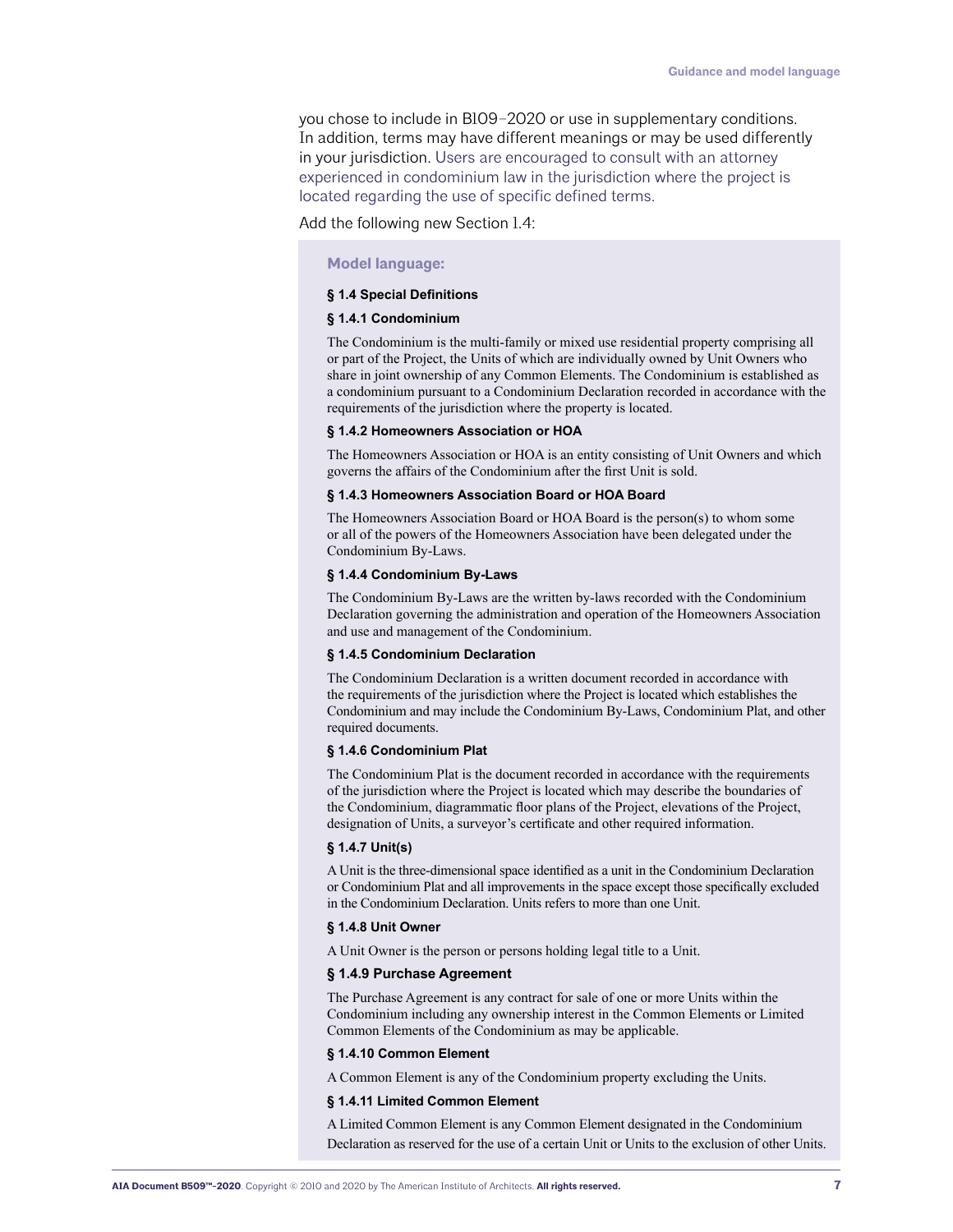The remainder of this guide uses the terms as defined above and presumes that those terms have been added into the owner/architect agreement.

<span id="page-7-0"></span>

| <b>Article 2 -</b><br><b>Architect's</b><br><b>Responsibilities</b> | § 2.3 It cannot be overstated that, when entering into an agreement for<br>a mixed-use or multi-family residential project, the architect must know<br>whether any units will be sold as condominiums.                                                                                                                                         |
|---------------------------------------------------------------------|------------------------------------------------------------------------------------------------------------------------------------------------------------------------------------------------------------------------------------------------------------------------------------------------------------------------------------------------|
|                                                                     | Because AIA Document B109-2020 is intended for use on multi-family<br>projects other than condominiums, Section 2.3 includes an explicit<br>representation by the owner that the project will not include a residential<br>condominium. When B109-2020 is used for condominium construction,<br>Section 2.3 should be deleted in its entirety. |
|                                                                     | $D_{\text{eff}}$ . $D_{\text{eff}}$ . The $D_{\text{eff}}$ is the settles that                                                                                                                                                                                                                                                                 |

Delete Section 2.3 in its entirety.

**Model language:**

**§ 2.3** Intentionally Deleted

**§ 2.7 Insurance.** While common practice, the architect's maintenance of insurance following completion of the project is a critical component of the architect's risk management program. Claims on condominium projects often arise after completion and it is important that the architect have insurance available to offset this risk.

In every state, a unit-owner's right to bring a claim against an owner or architect is governed by statutes of limitation and a statute of repose. Statutes of limitation provide a limited time period, which varies from state to state, during which a unit-owner may initiate legal action to recover damages for negligence and/or breach of contract by the owner or architect. This period typically begins to run for an apparent defect at substantial completion of the project. An *"apparent defect"* is one that the unit-owner discovered or, exercising reasonable diligence, should have discovered during the limitations period. Statutes of limitation are generally subject to an important exception that is commonly relied upon by unit-owners on condominium projects. The time period for initiating legal action to recover damages resulting from a "latent defect," one that could not have been discovered during the limitations period through reasonable diligence by the unit-owner, does not begin to run until the defect is actually discovered. This exception, which exists in most jurisdictions in one form or another, is generally referred to as the "*discovery* rule" and could extend the liability of the owner and architect many years beyond substantial completion of the project when a defect is concealed or the damage is not readily observable by the unit-owner. A statute of repose serves to fully and completely terminate the liability of the owner and architect at a fixed point in time [typically around ten (10) years following substantial completion] regardless of whether the defect is apparent or latent or when it was discovered.

However, varying circumstances may arise that make it commercially unreasonable to maintain the owner's required level of coverage for the fullduration of potential liability. Premiums for condominium work may increase on an annual basis or insurers may discontinue coverage.

**[\(back to table of contents\)](#page-1-0)**

If the architect is required by the owner to maintain coverage for a specific term beyond a year or two following substantial completion, the architect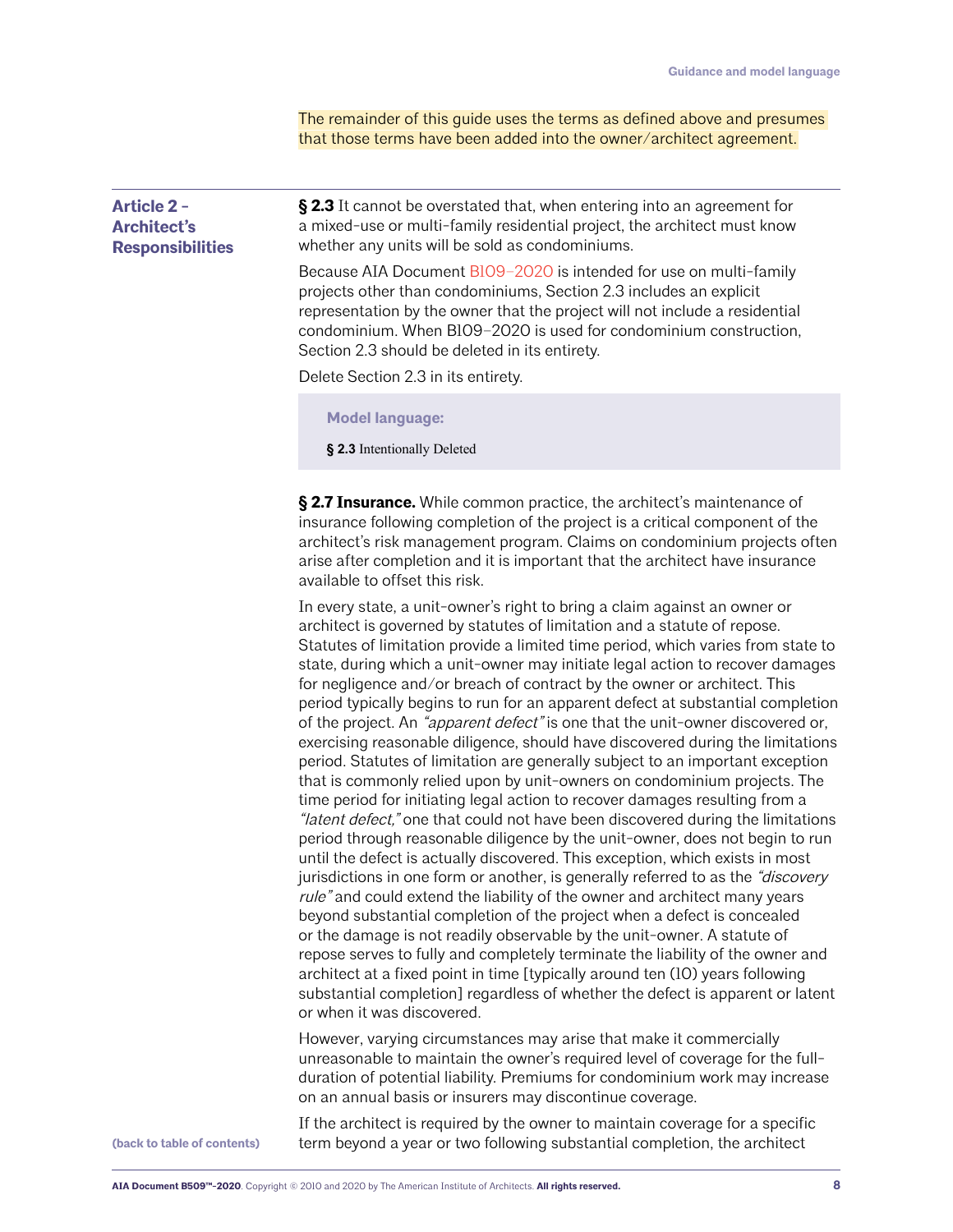should insert language in this agreement to clarify that this obligation should only continue if coverage is reasonably available at rates similar to those available at the time of entering the owner/architect agreement.

Add the following new Section 2.7:

### **Model language:**

**§ 2.7** The Architect shall attempt to maintain the coverage required under Sections 2.6.1 and 2.6.6 for a period of  $\qquad$  () years following the final completion of the Project or any earlier termination of this Agreement; provided, such coverage is reasonably available at rates substantially similar to rates available as of the date of this Agreement.

**§ 2.8 Additional Professional Liability Insurance.** Alternatively, if the architect is required by the owner to maintain professional liability coverage in excess of its ordinary practice policy for a specific term, the architect should insert language in the owner/architect agreement to clarify the amount of the excess coverage and the owner's obligations to pay the premiums required to maintain the required level of coverage. Architects and owners should note that the project-specific endorsement offered below is not the same as a project-specific professional liability policy discussed in [Section 6.29](#page-19-0). These endorsements add limits on the architect's practice policy that are specific to a particular project. These limits must be renewed on an annual basis and, therefore, carry an annual premium.

Add the following new Section 2.8:

#### **Model language:**

**§ 2.8** The Owner acknowledges the Architect's ability to achieve the limits of Professional Liability coverage stated in Section 2.6.6 requires the Architect to procure and maintain a project-specific endorsement in the amount of (\$ ) per claim and (\$) in the aggregate for a period of (b) years following the substantial completion of the Project or any earlier termination of this Agreement. The Owner further acknowledges and accepts that the premium for this project-specific endorsement is (\$) per year. The Architect's obligation to maintain this projectspecific endorsement is conditioned on and subject to the Owner's payment of this premium no later than 60 days prior to the date the Architect's Professional Liability policy expires as set forth in the certificate of insurance provided by the Architect pursuant to Section 2.6.8.

<span id="page-8-0"></span>

| <b>Article 3 -</b><br><b>Pre-Design Services</b> | § 3.1 If the architect will be providing fiduciary services in connection with<br>assisting the owner in determining the viability of the project and developing<br>pre-design options for the project, the architect should consider adding<br>appropriate language to disclaim fiduciary liability. |
|--------------------------------------------------|-------------------------------------------------------------------------------------------------------------------------------------------------------------------------------------------------------------------------------------------------------------------------------------------------------|
| <b>Article 4 -</b>                               | §4.3 Design Development Phase Services                                                                                                                                                                                                                                                                |
| <b>Scope of Architect's</b>                      | <b>§4.3.4 Mock-ups.</b> Acoustics and water penetration are particularly                                                                                                                                                                                                                              |

**§ 4.3.4 Mock-ups.** Acoustics and water penetration are particularly important in condominium projects. Development of mock-ups and the subsequent testing of specific systems is especially beneficial to the design of condominiums. The architect may want to specify field or laboratory testing for certain acoustic, envelope, and mechanical systems prior to their

**[\(back to table of contents\)](#page-1-0)**

<span id="page-8-1"></span>**Services**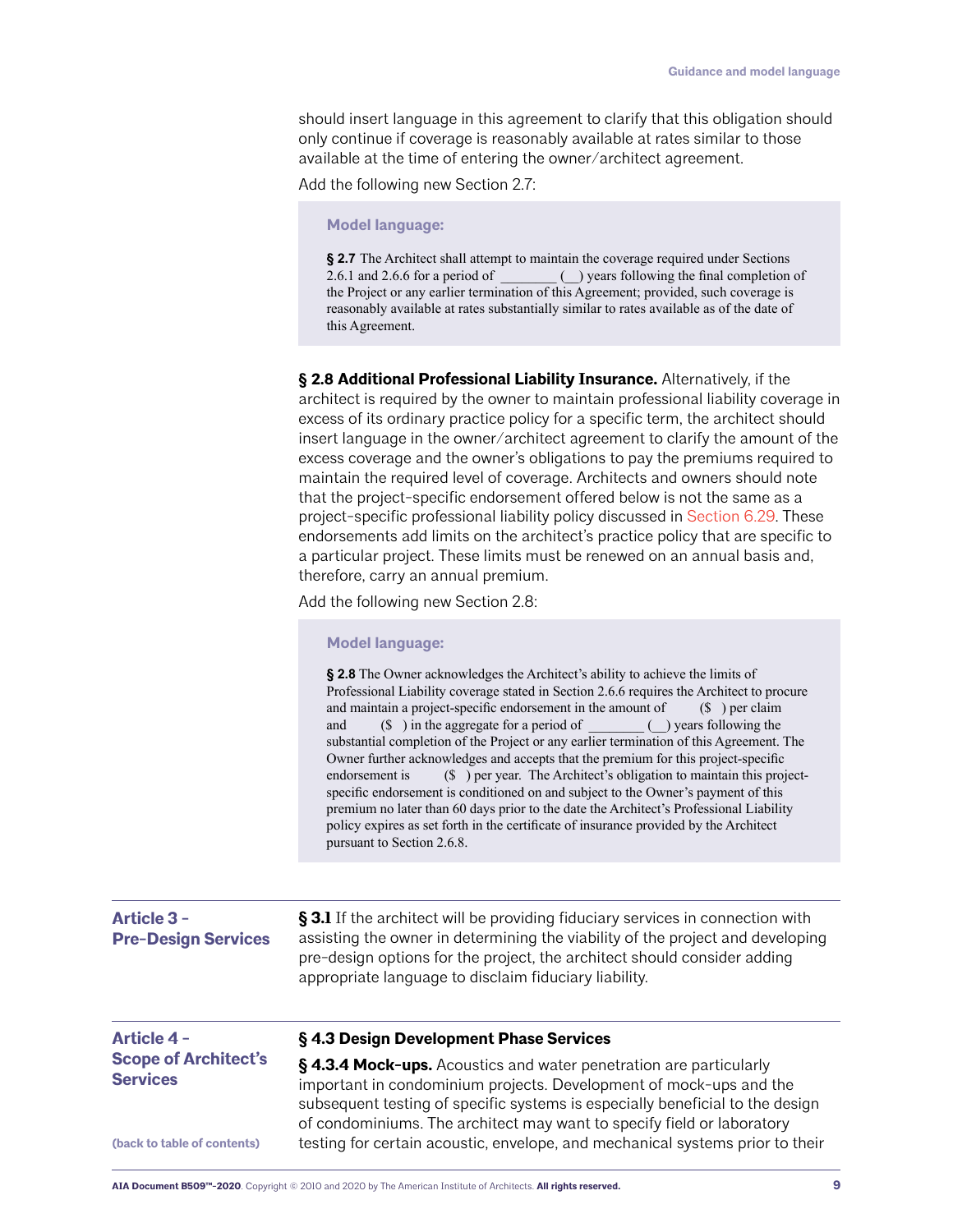installation on the project. If the owner does not agree with the architect, then the architect should document its concern in writing to the owner (see also [B109–2020](https://www.aiacontracts.org/contract-documents/6318554-owner-architect-multi-familymixed-use-residential) section 4.1.5).

The purpose for including a mock-up requirement in the design development phase is to encourage the parties to engage in a conversation regarding the scope and type of mock-ups, and also to complete the mock-ups and related testing early in the design process to allow adjustments, if necessary, in the contract documents. It is important that the parties involved in the project reach a consensus with regard to major assemblies, materials, systems, and specifications used on the project. Accordingly, all parties must agree to an acceptable level of performance and identify appropriate testing standards in the contract documents.

# **§ 4.6 Construction Phase Services**

# **§ 4.6.1 General**

**§ 4.6.1.4** Construction phase services allow the architect to observe the progress and quality of the work, to identify potential sources of claims, and to work with the contractor and owner to take proper corrective actions during construction. Condominiums create additional risk for the parties if the architect's construction phase services are limited by the owner. For projects where the architect is not obligated under its contract to provide full construction phase services, the architect may wish to request indemnity from the owner for construction related claims, including claims brought by the homeowners association and other third parties. See Section 11.12 for sample indemnity language.

Add the following new Section 4.6.1.4:

# **Model language:**

**§ 4.6.1.4** The Architect's Construction Phase Services shall not be modified or reduced except by written modification to this Agreement signed by the Owner and Architect.

<span id="page-9-0"></span>

| <b>Article 5 -</b>         |  |
|----------------------------|--|
| <b>Supplemental and</b>    |  |
| <b>Additional Services</b> |  |

**§ 5.1.** Particularly in the case of a condominium project, the following potential supplemental services can address common sources of problems, such as deferred maintenance, that may result in claims. These provisions are not intended to be protective of the architect or the owner, but may be necessary to the successful completion of the project. In many instances, these supplemental services may increase the liability exposure of the party providing them. However, by providing these supplemental services, the owner and architect may be able to mitigate potential problems at an early stage, thus reducing the potential for claims and increasing the potential for a successful project.

**Condominium Plat.** Typically a condominium plat is attached to the condominium declaration. The requirements for the condominium plat may vary depending on the jurisdiction where the project is located. For example, some jurisdictions may require the use of a surveyor in preparation of the condominium plat. The architect is encouraged to understand the requirements applicable in the jurisdiction of the project.

Condominium plat should be added to the table in Section 5.1.1. If the architect is designated as the party responsible for providing the **[\(back to table of contents\)](#page-1-0)**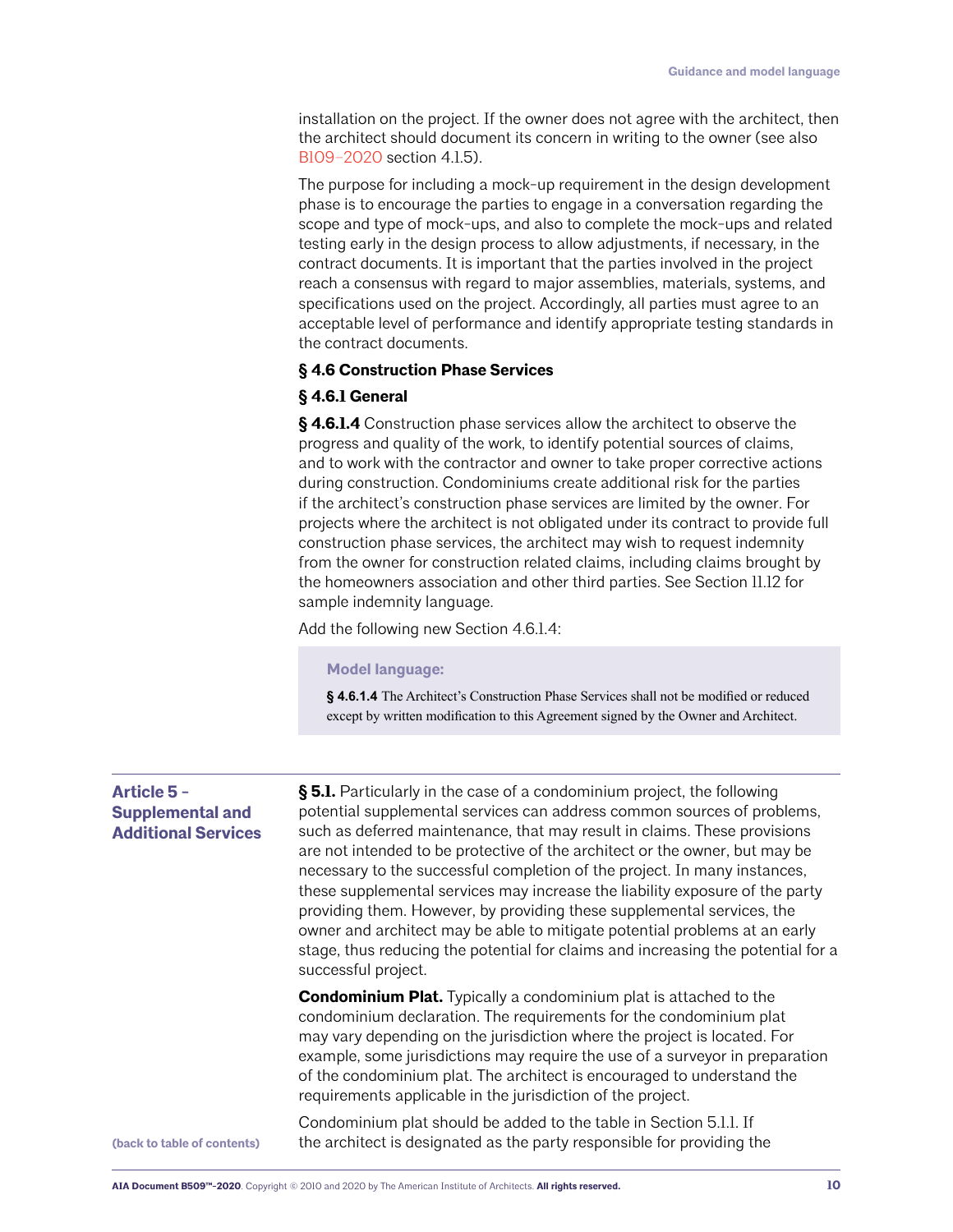supplemental services, then the following language may be inserted in Section 5.1.2.1 or the parties may furnish a description in an exhibit attached to the agreement:

# **Model language:**

**Condominium Plat.** The Architect shall prepare a Condominium Plat for the Owner that comports with the requirements of the jurisdiction in which the Project is located.

**Post-Occupancy Site Visits.** Design or construction defects or failure to perform required maintenance activities can lead to damage and costly repairs many years after substantial completion. The potential for suits may be mitigated by regular post occupancy project site visits by the architect. During its site visit the architect should note any observed deficiencies or failure to meet maintenance requirements. These site visits may facilitate proper periodic maintenance by the homeowners association. Additionally, early discovery of defects may allow for prompt remedial action, minimizing damage, repair costs, and legal action. It should be noted that the postoccupancy site visit is not intended to be an exhaustive check or detailed inspection and will not include invasive testing or observation of areas not readily accessible.

If the architect will perform post-occupancy site visits, it should be added to the table in Section 5.1.1 with the architect designated as the party responsible for providing the supplemental services. The following language may be inserted in Section 5.1.2 or the parties may furnish a description in an exhibit attached to the agreement:

#### **Model language:**

**Post-Occupancy Site Visits.** The Architect shall perform a one-day site visit not more than once annually for a period of () years following Substantial more than once annually for a period of Completion of the Project. The Architect shall note deficiencies observed in the Project, including failure to meet maintenance requirements, if observed by the Architect, and provide a written report to the Homeowners Association. The Architect's site visit shall not include invasive testing, or testing or observation of areas not readily accessible.

While continuous or regular post-occupancy site visits for a period of time following substantial completion may help mitigate potential suits, the architect should also understand that providing these on-going services as part of their underlying owner/architect agreement may extend the period of time in which a suit can be brought against the architect. In many jurisdictions, but not all, the statute of limitations, which is the time period in which a lawsuit must be filed, does not begin to run until the architect last provides services for the project. Therefore, in those jurisdictions, postoccupancy site visits extending out after occupancy may effectively toll the running of the statute of limitations for the duration of those site visits. Accordingly, an architect considering this service as a supplemental service to the underlying agreement would be well served to discuss the impact on-going services will have on the applicable statute of limitations with a local attorney in order to fully weigh the potential benefits and detriments of ongoing post-occupancy site visits.

As an alternative approach with regard to post-occupancy site visits, the architect may want to enter into a separate arrangement to provide on-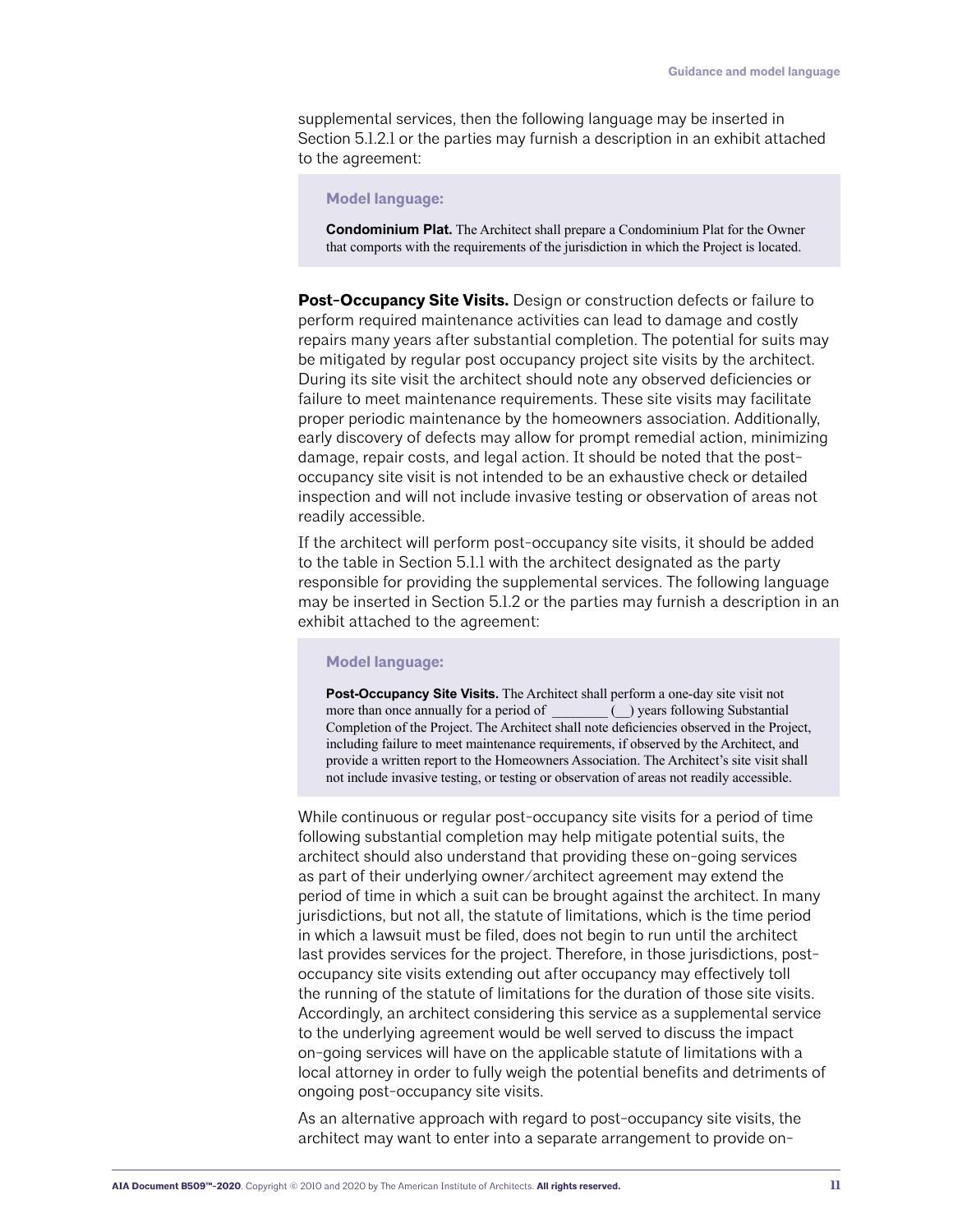going site visits. This approach would allow the underlying owner/architect agreement to run its normal course, thereby allowing the statute of limitations related to the architect's design services for the project to begin to run. The site-visits would then be a separate set of services unrelated to the original design services the architect provided for the project. Again, the architect should consult with a local attorney in order to evaluate the effectiveness of this alternative approach as it relates to the running of the statute of limitations, as each state's law are nuanced on this issue.

**On-Site Project Representation.** The architect may consider providing a full-time representative at the project site during the construction process using AIA Document B207<sup>™</sup>-2017, Standard Form of Architect's [Services: On-Site Project Representation.](https://www.aiacontracts.org/contract-documents/155136-standard-form-of-architects-services-on-site-project-representation) B207–2017 is recommended for condominium projects because it establishes the parameters by which the architect provides additional resources and time to attend job-site meetings, monitor the contractor's construction schedule, observe systems and equipment testing, prepare a log of activities at the site, and maintain on-site records. This on-site presence can afford the architect the opportunity to respond to issues in a more proactive manner, interface more frequently with other project participants, recognize errors, and notify the owner as early as possible. AIA Document B207–2017 can be referenced and attached as an exhibit to [B109–2020](https://www.aiacontracts.org/contract-documents/6318554-owner-architect-multi-familymixed-use-residential). The architect should ensure that the B207 provides for increased on-site presence for key project consultants during appropriate stages throughout construction.

If the architect will have a construction site presence, designate the architect as performing this supplemental service under Section 5.1.1.12 of B109–2020. The following reference to this supplemental service may be inserted in Section 5.1.2.1:

## **Model language:**

**On-site Project Representation.** The Architect shall provide those services described in AIA Document B207™–2017, Standard Form of Architect's Services: On-Site Project Representation, attached as Exhibit \_

**§ 6.9 Owner's Consultants.** For the reasons stated above, the owner should

# <span id="page-11-0"></span>**Article 6 - Owner Respo**

| r's                | contract separately for the services of consultants, including, in some cases, |
|--------------------|--------------------------------------------------------------------------------|
| <b>nsibilities</b> | licensed professionals such as engineers. Coordination of the architect's      |
|                    | documents with those of the consultants is critically important and requires   |
|                    | careful handling. The owner's consultants should be required to coordinate     |
|                    | their drawings with those prepared by the architect. The architect's review    |
|                    | must be limited to general conformance with design concepts. Full review       |
|                    | by the architect would involve duplication of the consultant's services by the |
|                    | architect and thus negate any cost savings anticipated by the owner. The       |
|                    | architect, on the other hand, does not have authority over the consultants'    |
|                    | services, should not be held responsible for their adequacy, and cannot        |
|                    | certify progress payments or substantial completion for the portion of the     |
|                    | work designed by the owner's consultants.                                      |
|                    |                                                                                |
|                    | Add the following paragraph at the end of existing Section 6.9:                |
|                    |                                                                                |
|                    | Model Janguage:                                                                |

**Model language:**

**[\(back to table of contents\)](#page-1-0)**

Unless otherwise indicated, consultants retained by the Owner shall be licensed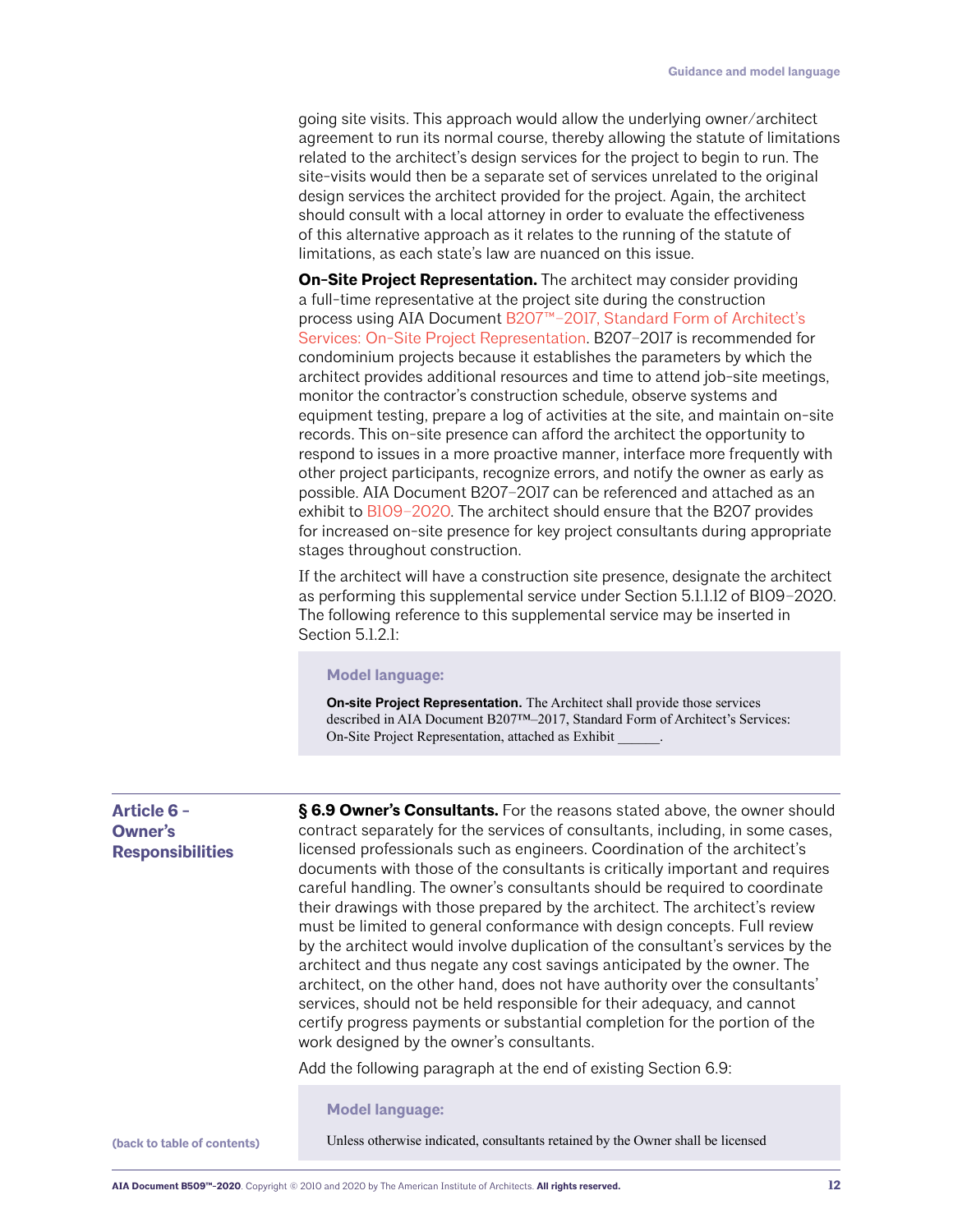professionals, who shall affix their seals on the appropriate documents prepared by them. The contracts between the Owner and Owner's consultants shall require the consultants to coordinate their drawings and other instruments of service with those of the Architect and to advise the Architect of any conflict. The Architect shall have no responsibility for the components of the Project designed by the Owner's consultants. Review by the Architect of the consultants' drawings and other instruments of service is solely for consistency with the Architect's design concept for the Project. The Architect shall be entitled to rely upon the technical sufficiency and timely delivery of documents and services furnished by the Owner's consultants, as well as on the computations performed by those consultants in connection with such documents and services. The Architect shall not be required to review or verify those computations or designs for compliance with applicable laws, statutes, ordinances, building codes, and rules and regulations, or certify completion or payment for the Work designed by the Owner's consultant.

Section B-4 of AIA Document B503<sup>™</sup>-2017, Guide for Amendments to AIA [Owner/Architect Agreements](https://www.aiacontracts.org/resources/64361-b5032017-guide-for-amendments-to-aia-owner-architect-agreements), contains additional language related to owner's contractors and consultants that may be useful in this application.

# **§ 6.18 Contractor's Correction of Non-Complying Work Identified by**

**the Architect.** The owner's responsibilities should include requiring the contractor to closeout reported issues in the architect's and consultants' field observation reports, as they can be a critical source of "smoking guns" in future claims if there is no documented closeout. It is unreasonable or impossible for the architect or consultant to close them out if they are not on site every day. Architects will often try to specify this owner responsibility in the specifications, but owners often fail to comply and require the architect to work with the contractor to closeout reported issues.

Add the following Section 6.18:

# **Model language:**

**§ 6.18** The Owner shall require the Contractor to create, maintain, and periodically update a Field Report Log documenting corrections to non-complying work identified during construction. The Owner shall require the Contractor to submit corrective proposals to the Architect for approval if the correction requires a change to the Contract Documents.

**§ 6.19 Contractor Qualification.** The success of the project may be increased if the contractor and its subcontractors have proven experience and are qualified to perform work on condominium projects. First, it is important that the contractor and its subcontractors have residential condominium experience. Generally speaking, condominiums are expected to have a higher level of quality, complexity, and finish than other types of residential construction. Therefore, a greater amount of skill and coordination ability is required. Second, it is important that the contractor and its subcontractors have experience in the particular type of construction that is proposed for the project.

Add the following Section 6.19:

#### **Model language:**

**§ 6.19** The Owner shall solicit information from potential contractors for the Project to determine if those possible contractors have demonstrated experience in the construction of Condominium Projects. The Owner shall provide the information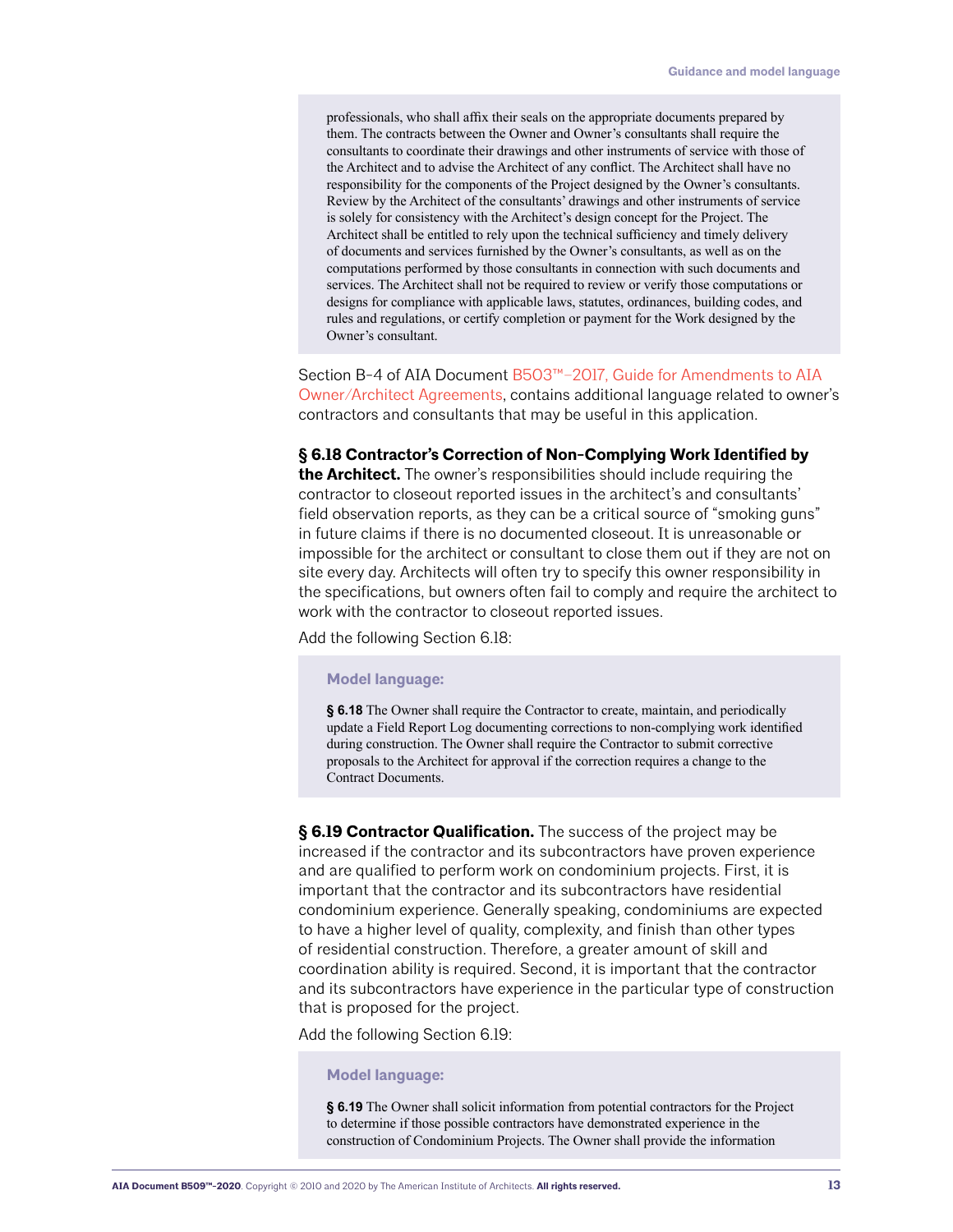received from contractors to the Architect and solicit recommendations from the Architect on the most suitable contractor for the Project. The Owner, however, is solely responsible for selection of the Contractor.

**§ 6.20 Contractor's Insurance.** Errors and omissions on the part of the contractor are possible on all construction projects. However, the ownership structure of a condominium provides the potential for class action claims or claims brought by the homeowners association that usually affect all parties involved in the construction process. Therefore, it is imperative that the owner require appropriate and adequate insurance coverage from the contractor, with the owner and architect named as additional insureds. In addition to what would ordinarily be required of the contractor in an AIA owner/contractor agreement, the contractor's insurance coverage for a condominium should include endorsements to the general liability insurance for residential construction, mold, mildew, and EIFS. Many contractors may not carry this type of insurance as part of their traditional insurance program and this coverage may come at an additional cost to the owner. The requirement to maintain the specific insurance coverages should extend beyond the date of substantial completion. In 2014 AIA Contract Documents for design-build projects introduced an insurance exhibit for use in conjunction with the either [A141–2014, Standard Form of Agreement Between](https://www.aiacontracts.org/contract-documents/20736-owner-design-builder-agreement)  [Owner and Design-Builder](https://www.aiacontracts.org/contract-documents/20736-owner-design-builder-agreement) or [A142–2014, Standard Form of Agreement](https://www.aiacontracts.org/contract-documents/20541-design-builder-contractor-)  [Between Design-Builder and Contractor.](https://www.aiacontracts.org/contract-documents/20541-design-builder-contractor-) Since then, 2017 and 2019 AIA owner/contractor or owner/CM as constructor agreements that might be used for the construction of condominium projects also have insurance exhibits. Care should be used in completing those exhibits and selecting required coverage for condominium projects.

Add the following Section 6.20:

# **Model language:**

**§ 6.20** The Owner shall require any contractors performing work on the Project to obtain and maintain endorsements to their general liability insurance to include residential construction, mold, mildew, and EIFS if required by the Project. If any contractor is providing professional design services, the Owner shall require that contractor to provide professional liability insurance covering those services. The Owner shall require the contractor to maintain such insurance for a period of \_\_ years following Substantial Completion of the Project. The Owner shall also confirm that the commercial general liability coverage ultimately provided by the Contractor does not contain exclusions for Condominium construction.

See  $\S$  [6.29](#page-19-0) for further discussion on owner insurance requirements.

**§ 6.21 Owner Financing.** The owner's ability to finance the project is critically important for success. AIA Document [A201–2017, General Conditions of](https://www.aiacontracts.org/contract-documents/25131-general-conditions-of-the-contract-for-construction)  [the Contract for Construction](https://www.aiacontracts.org/contract-documents/25131-general-conditions-of-the-contract-for-construction), provides for owner disclosure of financing information to the contractor under specified circumstances and can be adapted for use in [B109–2020](https://www.aiacontracts.org/contract-documents/6318554-owner-architect-multi-familymixed-use-residential) as follows.

Add the following Section 6.21:

# **Model language:**

**§ 6.21** Prior to commencement of the Architect's services under this Agreement, the Architect may request in writing that the Owner provide reasonable evidence that the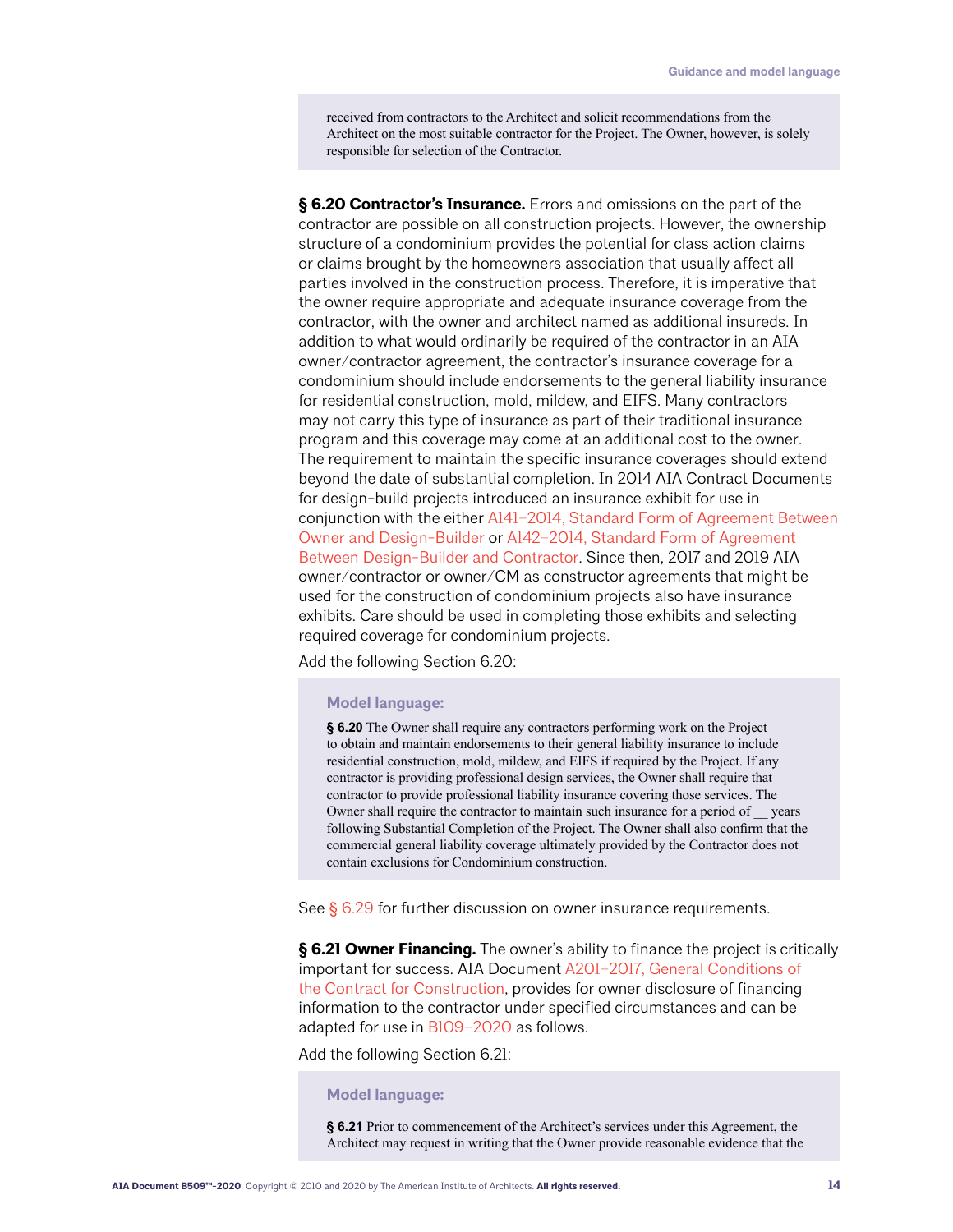Owner has made financial arrangements to fulfill the Owner's obligations under this Agreement. Thereafter, the Architect may only request such evidence if (1) the Owner fails to make payments to the Architect as this Agreement requires; (2) a change in the Architect's services materially changes the scope of the Architect's services; or (3) the Architect identifies in writing a reasonable concern regarding the Owner's ability to make payment when due. The Owner shall furnish such evidence as a condition precedent to commencement or continuation of the Architect's services or the portion of the services affected by a material change. After the Owner furnishes the evidence, the Owner shall not materially vary such financial arrangements without prior notice to the Architect.

**Maintenance Manual.** Failure to provide regular maintenance of building systems, especially elements of the exterior envelope, is a common source of building failures. Homeowners associations may be unfamiliar with the complex construction components that comprise a multi-family residential structure, and may not be prepared for the costs and assessments necessary to accomplish both recurrent and periodic maintenance. Failure to regularly inspect and maintain building elements and systems, such as roofing, flashing, caulk joints, and expansion control systems may result in damage to the property and costly repairs.

Risk may be mitigated by preparing a maintenance manual that details the maintenance procedures needed for the project. These manuals differ from the normally specified operation and maintenance submittals in that they describe maintenance activities for building systems and prescribe preventative maintenance and inspection activities not normally included in the operation and maintenance submittals. Care should be taken to accurately define the scope of the maintenance manual; for example, whether the maintenance manual is an all-inclusive, exhaustive document, or whether it is focused primarily on building systems, elements or components that are often overlooked. The contractor or a building maintenance specialist are the parties best situated to prepare a maintenance manual. Model language should be added to Section 6 as part of the owner's responsibilities.

To ensure that the homeowners association is aware of the required maintenance of the building and as an additional protection against the homeowners association failure to perform proper maintenance activities, a provision specifically requiring that the owner provide the homeowners association with a copy of the maintenance manual may be included. The architect may review the relevant individual specification sections to determine that the appropriate information is included in the operation and maintenance submittals. The owner is responsible for obtaining a maintenance manual from the contractor. To ensure this occurs, insert the language below and refer to the sections in Article 6 regarding condominium by-laws.

Add the following new Section 6.22:

# **Model language:**

**§ 6.22 Maintenance Manual.** The Owner shall require the Contractor to prepare and furnish to the Owner a building Maintenance Manual outlining the required maintenance procedures for the various components and systems of the Project. The Architect shall review the Maintenance Manual, but assumes no responsibility for the sufficiency and adequacy of the Maintenance Manual or any failure to perform required maintenance on any portion of the Project. The Owner shall provide each Unit purchaser with a Maintenance Manual as it relates to their home, and will provide a complete Maintenance Manual pertaining to all Common Elements to the HOA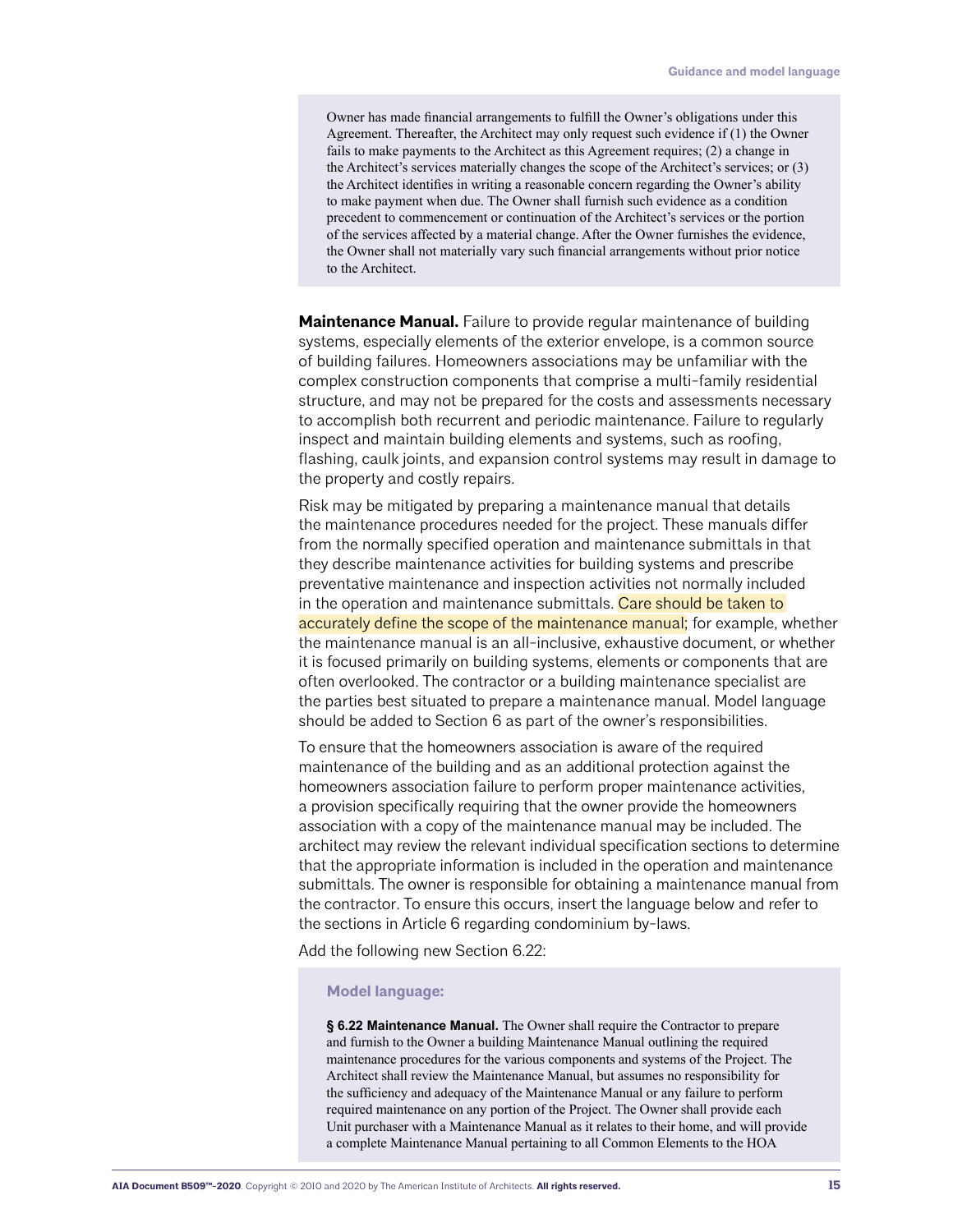for their use in maintaining the building's Common Elements and Limited Common Elements. The Owner shall maintain each Unit in accordance with the Maintenance Manual until the Unit is sold and turned over to the first Unit Owner. The Owner shall maintain the Common Elements in accordance with the Maintenance Manual until operation and governance of the Common Elements is transferred to the HOA.

**§ 6.23 Owner's Cost Reduction Proposals.** The consideration of construction quality versus cost, including opportunities for cost savings, is a concern on any project. An over-leveraged owner may affect the trade-off to a greater degree than typical in condominium projects. Value-engineering, long-term maintenance and the use of quality materials should be taken into consideration by the project participants. Short-term savings can often invite higher long-term costs and increased risk for the design team. The architect's involvement in the owner's cost reduction proposal process will assist the project participants in ensuring that overall project quality is not reduced by opportunities for cost savings.

Add the following Section 6.23:

# **Model language:**

**§ 6.23** All cost reduction proposals considered by the Owner shall be given to the Architect for review. The Architect shall be provided adequate time to review and respond to such proposals. If the Architect reasonably objects to any cost reduction proposal, it shall so state in writing to the Owner, along with its objections. If the Owner proceeds with a cost reduction proposal against the recommendation or objection of the Architect, the Owner assumes all risk arising out of or related to such decision. The Architect shall have no liability for the Owner's decision to use or substitute any material, equipment, assembly, or other aspect of the Work made against the recommendation, or without the knowledge, of the Architect.

**§ 6.24 Owner to Provide Notice of HOA or Unit Owner Concerns.** It may be useful for the architect to know when there is a concern by the owner, homeowners association, or individual unit-owner that may give rise to a claim against the architect by any of those entities. With prompt notification the architect may be able to adequately address the issue, thus avoiding a costly claim and preventing potential related damages.

Add the following Section 6.24:

# **Model language:**

**§ 6.24** If the Owner becomes aware of any issue, defect, error, or omission that may give rise to a potential claim or dispute by the Owner, the Homeowners Association, or a Unit Owner, the Owner shall provide the Architect with prompt written notice of the potential for such claim or dispute.

# **§ 6.25 Condominium By-Laws and Condominium Declaration.** The

condominium by-laws and condominium declaration are typically recorded after substantial completion and can establish responsibilities and procedures that may help to reduce the architect's exposure to homeowners association claims. The architect may not be accustomed to influencing the language of documents other than the owner/architect agreement. However, in this case it may be appropriate for the architect to negotiate these types of provisions with the owner since the architect's exposure relative to condominium claims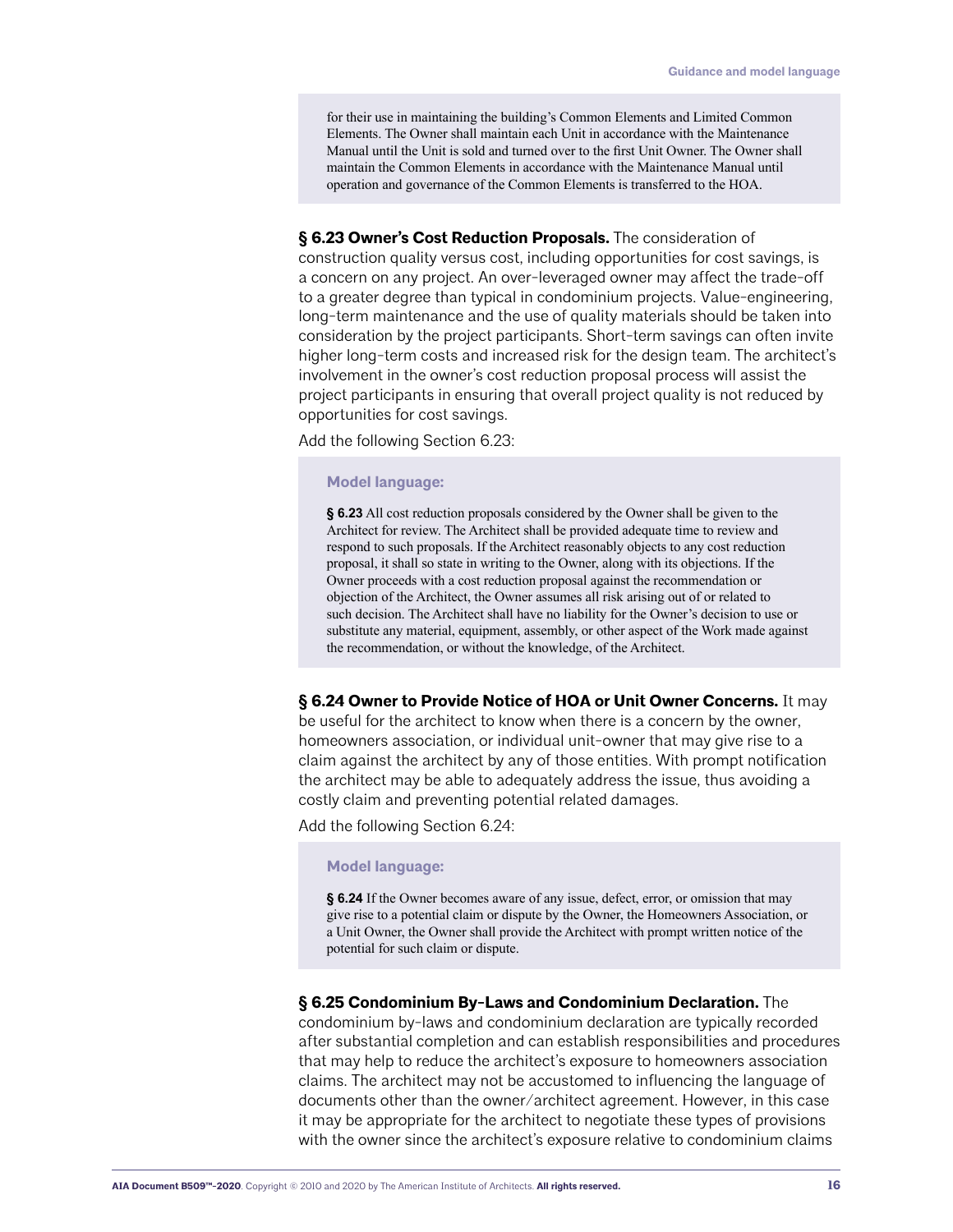may extend beyond the owner to the homeowners association and individual unit-owners. In some circumstances, these entities may pursue claims against the architect after the owner is no longer in the picture.

The protections afforded to the architect by these provisions may not be particularly useful if the provisions are not accurately incorporated. With the exception of a possible breach of contract action against the owner, ensuring the provisions are actually included and acknowledged by the HOA board and unit-owners, is out of the architect's control. However, as a risk management tool, there is a benefit to at least attempting these strategies as the condominium by-laws and condominium declaration may be difficult to amend after they are recorded.

Regular maintenance of a condominium project may go unattended because the homeowners association has not established an adequate maintenance budget and the unit-owners do not wish to pay additional assessments. Particularly when a building is new, unit-owners may not budget for maintenance costs. It may be necessary to take the provision of the maintenance manual one step further by requiring that the homeowners association establish and maintain a sufficient budget to complete annual maintenance, repair, and inspection activities.

With the maintenance manual in hand and a budget established for the execution of maintenance, the owner should require that maintenance activities be conducted in compliance with the requirements of the maintenance manual.

Remember that the fundamental premise of the maintenance manual is to encourage the kind of regular inspection and maintenance that will prevent the real damage that often leads to claims. When negotiating these provisions be sure to emphasize that the language protects all the participants in the design and construction of the project, not just the architect.

Add the following Section 6.25:

# **Model language:**

**§ 6.25** The Owner shall include provisions in the Condominium Declaration and Condominium By-Laws to ensure that the Homeowners Association develops a maintenance and repair budget and adheres to the requirements described in the Maintenance Manual. The Owner shall also ensure that the Homeowners Association establishes a contingency for annual inspections and repairs of major systems, including the exterior envelope.

**§ 6.26 Pre-Purchase Inspection and Right to Cure.** It is always in the interest of the project participants to learn of defects sooner rather than later. In some cases, a small problem can be prevented from becoming a big problem. Requiring a pre-purchase inspection is a good way to identify and remediate apparent defects that may be present at the time of purchase.

Several states have established Right to Cure laws, some of which may be applicable to the architect. In states with established Right to Cure laws, the unit-owner or homeowners association is required to give the developer, and sometimes the other parties that are claimed to be responsible, notice of a defect and an opportunity to cure the defect prior to bringing a lawsuit. Regardless of whether the architect is statutorily protected, it may be wise to require that right to cure provisions be included in the condominium by-laws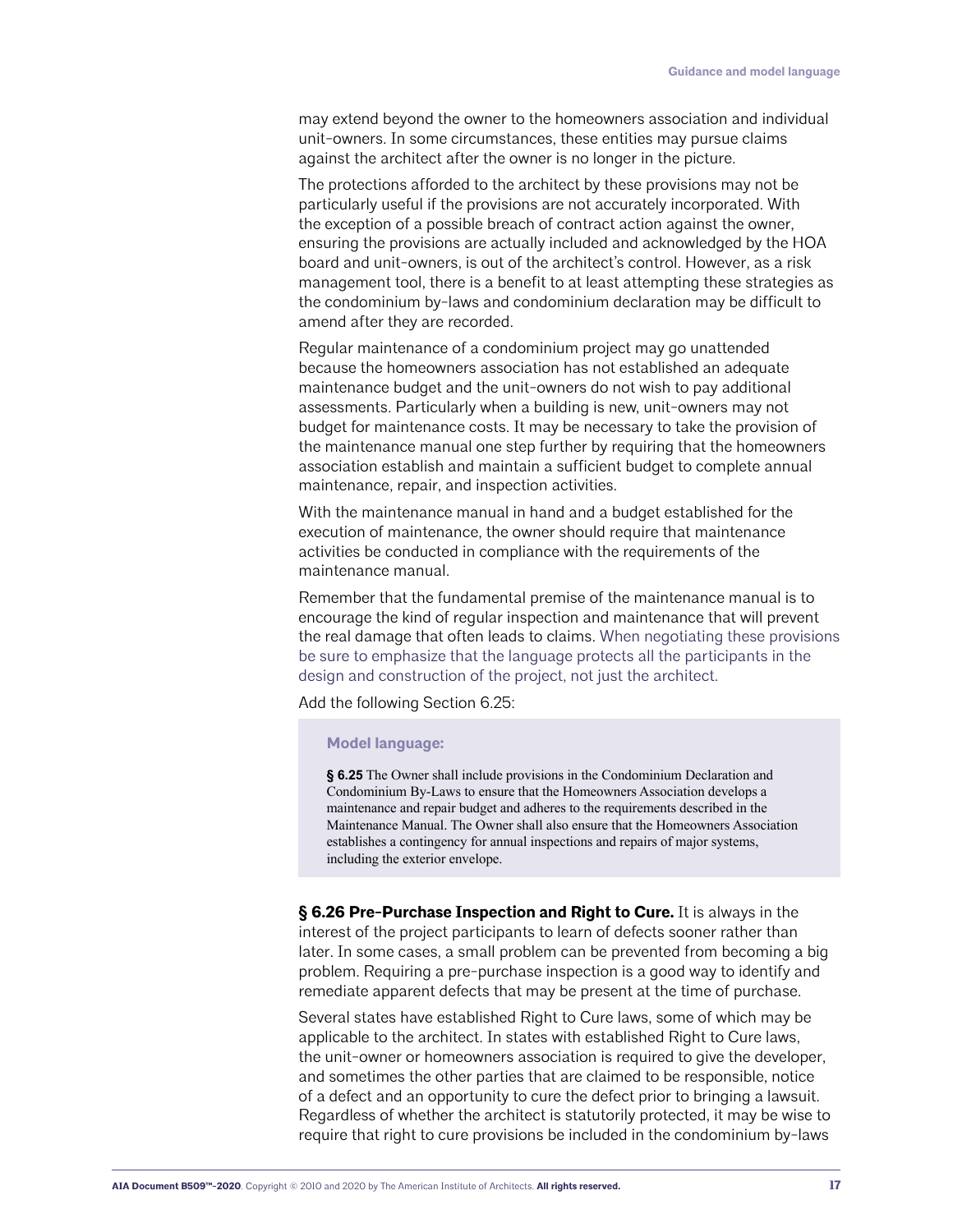and the purchase agreement for each unit. If the claimed defects are the fault of the architect, this provides an opportunity to cure the defect and avert the filing of a lawsuit.

Add the following Section 6.26:

#### **Model language:**

**§ 6.26** The Owner shall include in the Condominium By-Laws and Purchase Agreement for each Unit a requirement that before the Unit Owners or the HOA Board may take any action or make any claim related to a defect discovered in the design or construction of the Project or any of the Units or Common Elements, the HOA Board shall be notified of the defect, if discovered by a Unit Owner, and the HOA Board shall notify the Owner, Architect, and Contractor in writing of the defect and provide the Owner, Architect, and Contractor no less than thirty days to commence actions to investigate and, if appropriate, cure such defect. The Owner shall include in each of the Unit Purchase Agreements a requirement that the Unit Owner have the Unit inspected by a qualified inspector prior to completion of the sale, and an acknowledgment by the Unit Owner that the Unit is acceptable at the time of the real estate closing with any defects noted or remedied by the Owner prior to purchase.

**§ 6.27 Impediments to Lawsuits.** Whereas the owner has a relationship with the architect that includes some level of communication, unit-owners do not typically share that same relationship with the architect and might therefore see a lawsuit as the means to resolve disputes. Litigation almost always proves to be expensive for all parties and a slow path to resolution of a problem. The owner and architect are encouraged to discuss various forms of dispute resolution and consider a dispute resolution approach that will be included in both the condominium by-laws and purchase agreements for the benefit all project participants. Some approaches are discussed below. Architects should consult with local attorneys experienced in condominium laws prior to selecting language.

**§ 6.27.1** Because litigation may be costly and slow, inclusion of nonbinding mediation as a prerequisite to litigation or binding arbitration in the condominium by-laws may result in a more cost effective resolution of claims.

# **OPTION A**

**Requirement for Mediation.** Mediation as a prerequisite to litigation can provide the parties with an opportunity to address grievances brought by unit-owners. Mediation serves to acquaint the parties to a dispute with one another and provides a venue for them to hear another side of the story.

Add the following Section 6.27.1:

# **Model language:**

**§ 6.27.1** The Owner shall include in the Condominium By-Laws and the Purchase Agreement for each Unit a requirement that any dispute involving one or more Unit Owners, or the Homeowners Association, for itself or through the HOA Board, and the Architect, Owner, Contractor, or the contractors, subcontractors, or consultants of any of them, shall be first submitted to mediation in accordance with the procedures agreed upon by the Owner and Architect pursuant to Section 9.2, prior to submitting the claim or dispute to binding dispute resolution.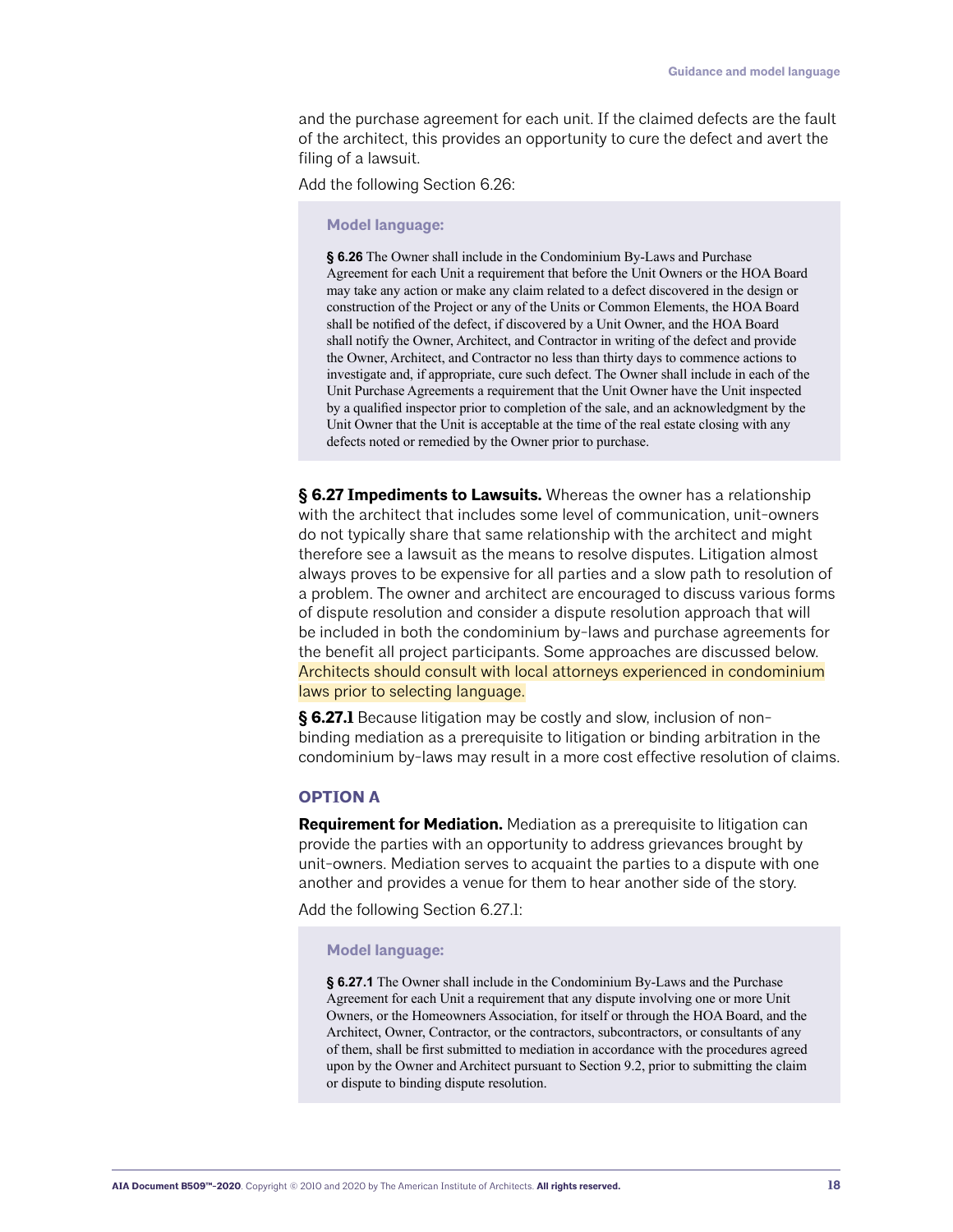# **OPTION B**

**Requirement for Mandatory Arbitration.** Opinions differ as to the merits of arbitration versus litigation. If arbitration is the preferred method of dispute resolution, the condominium by-laws should require arbitration. Arbitration is a method of dispute resolution.

Mandatory arbitration may be prohibited in some jurisdictions. Again, the user should consult with an attorney located in the applicable jurisdiction regarding inclusion of this provision.

If mediation is desired prior to arbitration, add the model language in Option A and then add the following language as Section 6.27.1.1. If mediation is not desired prior to arbitration, add the following language as Section 6.27.1:

# **Model language:**

**§ [6.27.1 or 6.27.1.1]** The Owner shall include in the Condominium By-Laws and the Purchase Agreement for each Unit a requirement that any dispute involving one or more Unit Owners, the Homeowners Association, or the HOA Board and the Architect, Owner, Contractor, or the contractors, subcontractors, or consultants of any of them, shall be subject to mandatory arbitration in accordance with the American Arbitration Association's Construction Industry Arbitration Rules, current at the time of initiating arbitration.

**§ 6.27.2 Requirement for Super-Majority Approval.** Often the HOA board will have authority to institute a lawsuit. In many jurisdictions, suit may be initiated by majority approval of the HOA board members without consulting the other unit-owners. However, if the homeowners association brings suit, the cost of the suit will be borne by the unit-owners through assessments. By requiring that a super-majority (more than two-thirds) of homeowners association members consent to the filing of a lawsuit, the unit-owners may demand further investigation into the claim or propose other cost effective means of dispute resolution. Again, the user should consult with an attorney located in the applicable jurisdiction regarding inclusion of this provision.

Add the following Section 6.27.2:

# **Model language:**

**§ 6.27.2** The Owner shall include in the Condominium By-Laws and the Purchase Agreement for each Unit a requirement that the Homeowners Association obtain approval of more than two thirds (2/3) of all Unit Owners prior to initiating binding dispute resolution against the Owner, Architect, or Contractor.

**§ 6.28 Architect's Recommended Materials.** Because the architect's agreement in a condominium project may be with an owner that no longer has assets, or is no longer in existence once the project is fully sold, the influence that such an owner has on the design process creates more risk for an architect than in other types of projects. Decisions regarding quality, redundancy, and serviceability may be made with limited consideration of potential long term problems. With this in mind, the architect should take special care in documenting owner deviations from architect-recommended building systems, products, and applications. As a means of discouraging the owner from making decisions that might ultimately lead to claims against the architect after the owner has ceased to exist, consider including aggressive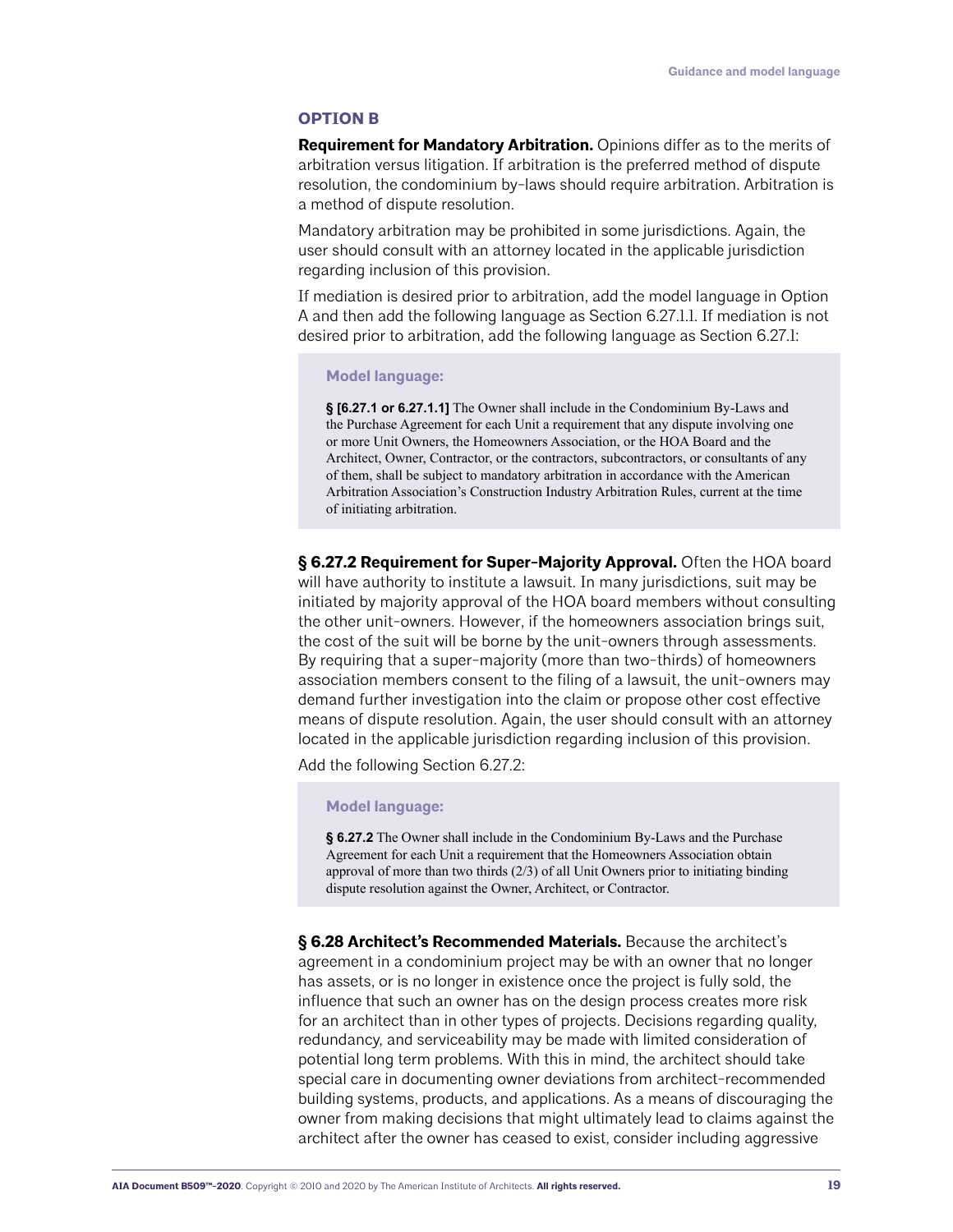indemnification language for building systems, products, or applications the owner selects against the recommendation of the architect. Practically speaking, this language may not prevent a third party claim brought against the architect by the homeowners association or unit-owners for a perceived defect, even if that defect is a specific result of the owner's decision. By the time the defect is discovered, the owner may no longer be in business. Nonetheless, the intent of this language is to give the architect an additional defense to claims from the homeowners association or unit-owners.

Add the following Section 6.28:

#### **Model language:**

**§ 6.28** If the Owner requires the use of any systems, products, or applications, contrary to, or without, the recommendation of the Architect, the Architect shall not be liable for the use of those systems, products, or applications. The Owner shall indemnify, defend, and hold the Architect harmless from and against any damages, losses, and judgments, including reasonable attorneys' fees and expenses recoverable under applicable law, arising out of or resulting from the use of such systems, products, or applications, except to the extent such damage, loss, judgment, or expense is the result of the sole negligence or willful misconduct of the Architect.

<span id="page-19-0"></span>**§ 6.29 Owner's Insurance Requirements.** The owner and architect's liabilities to third parties, including unit-owners, may extend long past completion of a condominium project. It is not uncommon, however, for there to be limited or no financial resources retained by the owner following turnover of the building to the homeowners association. Without the backing of financial resources of some kind, the owner's obligation to indemnify the architect in the owner/architect agreement offers little protection in subsequent claims by unit-owners or the homeowners association. The architect may consider requiring the owner, in the owner/architect agreement, to procure certain insurance policies and to extend reporting periods under those policies to cover the duration of liability imposed by law.

Alternatively, the architect may consider requiring the owner, in the owner/ architect agreement, to procure a project-specific professional liability policy with an extended reporting period to cover claims arising during the project and for some period following its completion. Project-specific policies, however, can be quite difficult to obtain, as they can be expensive (potentially prohibitively expensive) and are not typically commercially available. If a project-specific policy is contemplated for a particular project, architects should consult with their insurance representative to more fully understand the impact, limitations, and preferred terms and provisions, of these types of policies.

To further elaborate on project-specific insurance, a properly procured project-specific professional liability policy will cover the negligent acts, errors, and omissions of the architect and its consultants through the policy period which typically begins with the first performance of professional services and ends on the date of substantial completion of the project. This coverage should be written as "*primary*" coverage of the professional liabilities of the insureds, with the practice policies of the architect and its consultants providing "excess" coverage. On condominium projects, an extended reporting period is highly advisable. This allows the architect and its consultants to report claims under the project policy which are discovered after substantial completion and, possibly, turnover of the project to the homeowners association.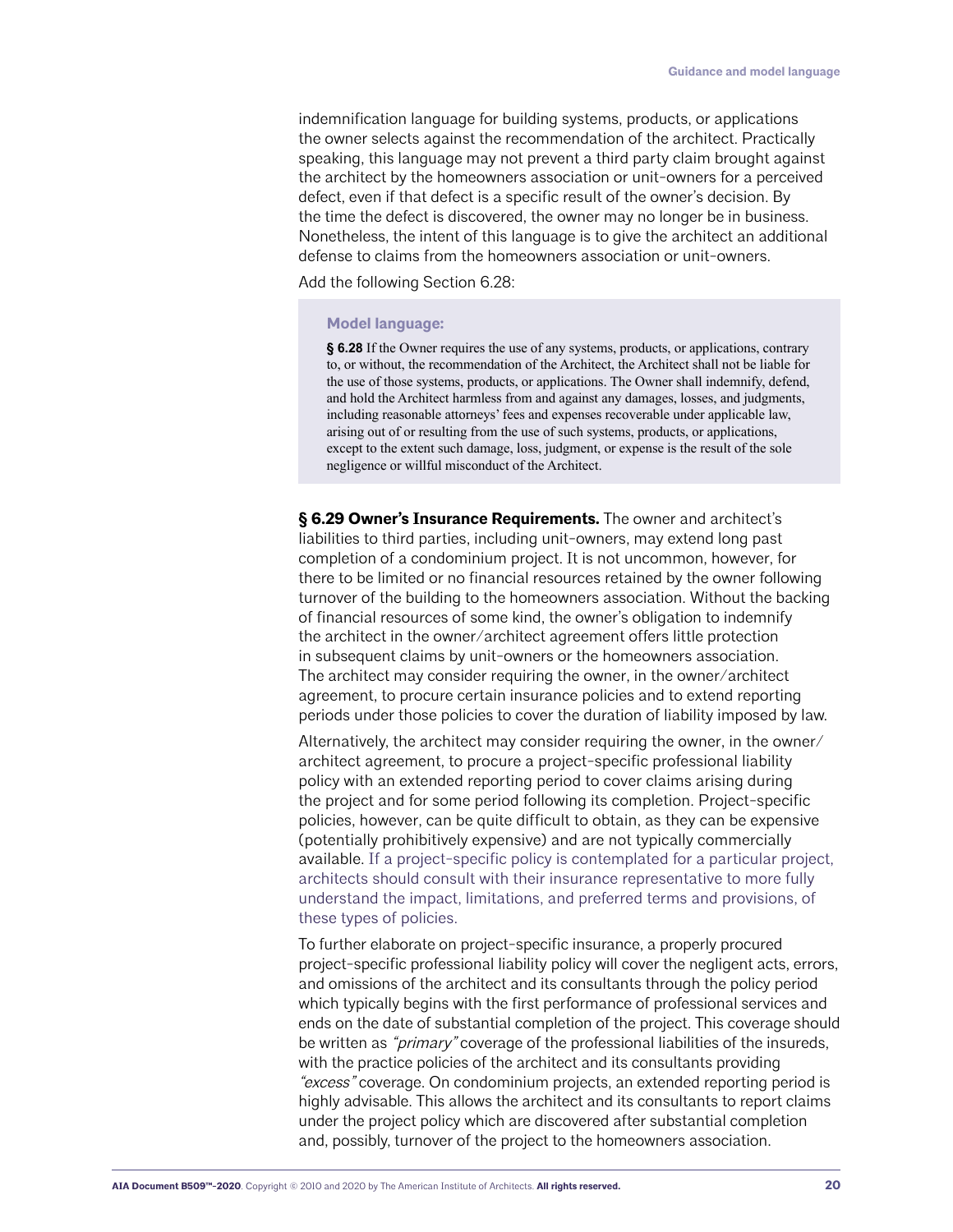Additionally, premiums on project policies consider several factors including the claim histories of the insureds; the project type; policy limits, policy period, and length of the extended reporting period; and the value of the deductible or self-insured retention (SIR). Owners and architects considering a project policy should engage their attorneys and insurance brokers to ensure the policies are properly underwritten and the conditions to coverage are understood and met. These include timely notifying the insurer of claims and cooperating with the insurer in resolving those claims. Architects should become fully acquainted with the terms and conditions of a project policy and treat these policies with same degree of care and attention they would treat their practice policy.

Also, project policies are typically "eroding limits" policies; which means that attorneys' fees, expert costs, and other claim expenses reduce the policy limits and the ultimate coverage available for payment of damages. It is important to note that claims on condominium projects often involve multiple parties which tends to result in higher claim costs. Therefore, those considering a project policy should take into account the probable costs of defense and damages when setting the policy limits. Additional terms may be required in the architect/consultant agreements establishing the conditions to coverage under the project policy, the right to opt-out of coverage (if permitted), and allocation of the deductible or SIR among insureds prior to final resolution of a claim.

To develop appropriate language to insert into the [B109-2020,](https://www.aiacontracts.org/contract-documents/6318554-owner-architect-multi-familymixed-use-residential) the architect should thoroughly discuss the desired and required insurance with all applicable parties, which could include the owner, the architect's insurance representatives, and counsel.

**§ 6.30 Waiver of Subrogation.** The right of subrogation is the right to pursue someone else's claim. That right can arise out of an agreement between the parties, or in some circumstances automatically by operation of law. In the context of insurance, the right of subrogation may arise when an insurance company (the subrogee) pays its insured (the subrogor), or pays a third party on behalf of its insured, for a covered loss. The insurance company then has the rights of the insured to pursue claims against third parties who are responsible for, or contributed to, the loss. However, the subrogee obtains no greater rights than those of the subrogor. In this regard, Section 9.1.2 in [B109-2020](https://www.aiacontracts.org/contract-documents/6318554-owner-architect-multi-familymixed-use-residential) contains a broad waiver of claims between the owner and architect, to the extent damages are covered by property insurance. This same section requires "the contractors, consultants, agents, and employees of any of them" to similarly waive claims. The intent of these provisions is to bar subrogation claims, thereby avoiding the time and expense associated with protracted multi-party litigation, and to place the risk of loss with the compensated property insurer. After condominium projects transfer ownership to the unit-owners and condominium association, however, the waivers in the owner/architect agreement provide minimal protection to the architect. Therefore, architects may consider adding language in B109 requiring the owner to incorporate similar broad waivers of subrogation into the transfer documents (condominium by-laws, purchase agreements, etc.):

Add the following Section 6.30:

#### **Model language:**

**§ 6.30 Waiver.** Owner shall incorporate language in the Condominium By-Laws stating that the Condominium Association and its insurers waive all rights of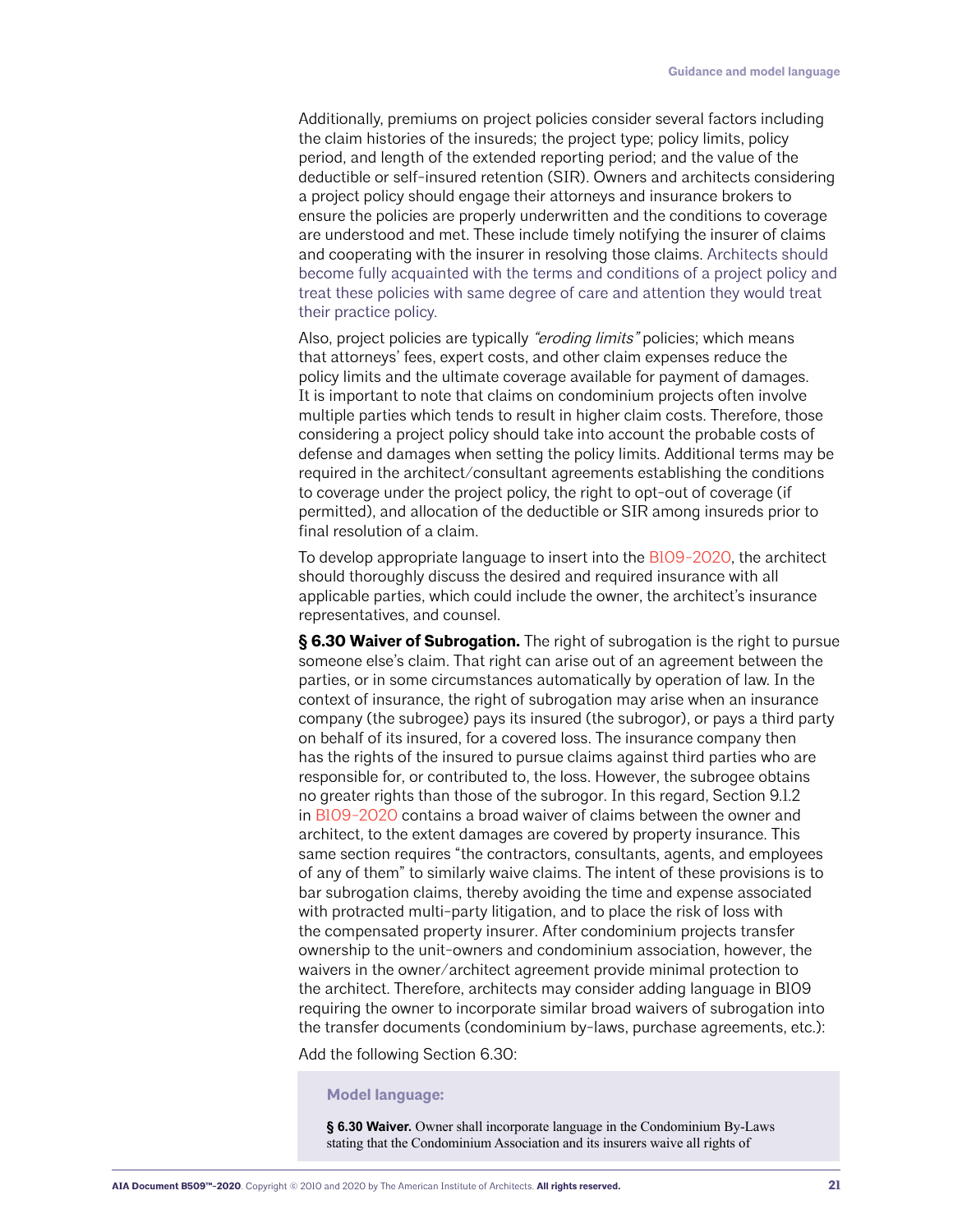<span id="page-21-0"></span>

|                                                  | subrogation against the Owner, the Architect, and the Architect's Consultants to the<br>extent that any insurer pays a claim for damages on behalf of the Condominium<br>Association. Owner shall incorporate language in the Purchase Agreements with Unit<br>Owners stating that each Unit Owner and their insurers waive all rights of subrogation<br>against the Owner, the Architect, and the Architect's Consultants to the extent that any<br>insurer pays a claim for damages on behalf of the Unit Owner.                                                                                                                                                                                                                                                                                                                                                                                                                                                                                                                                                                                                                                                                                                                                                                                                                                                                                                                                                                                                                           |
|--------------------------------------------------|----------------------------------------------------------------------------------------------------------------------------------------------------------------------------------------------------------------------------------------------------------------------------------------------------------------------------------------------------------------------------------------------------------------------------------------------------------------------------------------------------------------------------------------------------------------------------------------------------------------------------------------------------------------------------------------------------------------------------------------------------------------------------------------------------------------------------------------------------------------------------------------------------------------------------------------------------------------------------------------------------------------------------------------------------------------------------------------------------------------------------------------------------------------------------------------------------------------------------------------------------------------------------------------------------------------------------------------------------------------------------------------------------------------------------------------------------------------------------------------------------------------------------------------------|
|                                                  | Note: The obligation of the owner to include the waiver of subrogation in<br>the purchase agreements pertains only to the first purchasers of the units.<br>Subsequent unit-owners may not be subject to the waiver.                                                                                                                                                                                                                                                                                                                                                                                                                                                                                                                                                                                                                                                                                                                                                                                                                                                                                                                                                                                                                                                                                                                                                                                                                                                                                                                         |
| <b>Article 9 -</b><br><b>Claims and Disputes</b> | § 9.1.3 Indemnity. The indemnity framework in B109-2020 contemplates that<br>the parties might use the agreement for a condominium project. There are three<br>major components that apportion the risk appropriately between the parties,<br>to include (i) the architect's negligence-based indemnity that is limited to the<br>lesser of the stated amount of professional liability insurance coverage required<br>of the architect under the agreement or a fixed amount stated in Section 9.1.6;<br>(ii) mutual indemnity of the architect by the owner; and (iii) a mutual waiver of<br>consequential damages. Some state laws prohibit certain forms of contractual<br>indemnification. Therefore, the user should have any indemnification provision<br>reviewed by legal counsel prior to inclusion in the owner/architect agreement.<br>Here again, while these provisions limit the amount the owner might recover,<br>they provide little protection from claims by the condominium association or<br>unit-owners individually.                                                                                                                                                                                                                                                                                                                                                                                                                                                                                                 |
|                                                  | Architects should understand that the "stated amount of the professional<br>liability insurance coverage required of the architect under this agreement" will<br>not change over the life of the project, but the available insurance proceeds<br>may decrease. Most professional liability polices are eroding policies, meaning<br>any costs and expenses the carrier incurs in defending its insured (e.g. paying<br>defense counsel) are charged against the policy limit, thereby eroding the total<br>amount available to pay for damages under the policy. In addition, if the amount<br>of professional liability insurance coverage required of the architect under the<br>agreement is equal or close to the total amount of professional liability coverage<br>carried by the architect, claims on other projects might also eat into the<br>available coverage and create a deficit between the stated amount of coverage<br>required under the agreement and the amount of coverage actually available<br>to pay for damages. If these types of reductions happen, the architect may be<br>placed in a situation where they are responsible for the difference between the<br>available insurance proceeds and the stated amount of professional liability<br>insurance coverage required under the agreement. If the architect wishes to<br>avoid this potential situation, they can consider replacing Section 9.1.3 with the<br>following suggested language:<br>Replace Section 9.1.3 with the following new Section 9.1.3: |
|                                                  | <b>Model language:</b>                                                                                                                                                                                                                                                                                                                                                                                                                                                                                                                                                                                                                                                                                                                                                                                                                                                                                                                                                                                                                                                                                                                                                                                                                                                                                                                                                                                                                                                                                                                       |
|                                                  | § 9.1.3 The Architect shall indemnify and hold the Owner and the Owner's officers and<br>employees harmless from and against damages, losses and judgments arising from claims by<br>third parties, including reasonable attorneys' fees and expenses recoverable under applicable                                                                                                                                                                                                                                                                                                                                                                                                                                                                                                                                                                                                                                                                                                                                                                                                                                                                                                                                                                                                                                                                                                                                                                                                                                                           |

law, but only to the extent they are caused by the negligent acts or omissions of the Architect, its employees and its consultants in the performance of professional services under this

**[\(back to table of contents\)](#page-1-0)**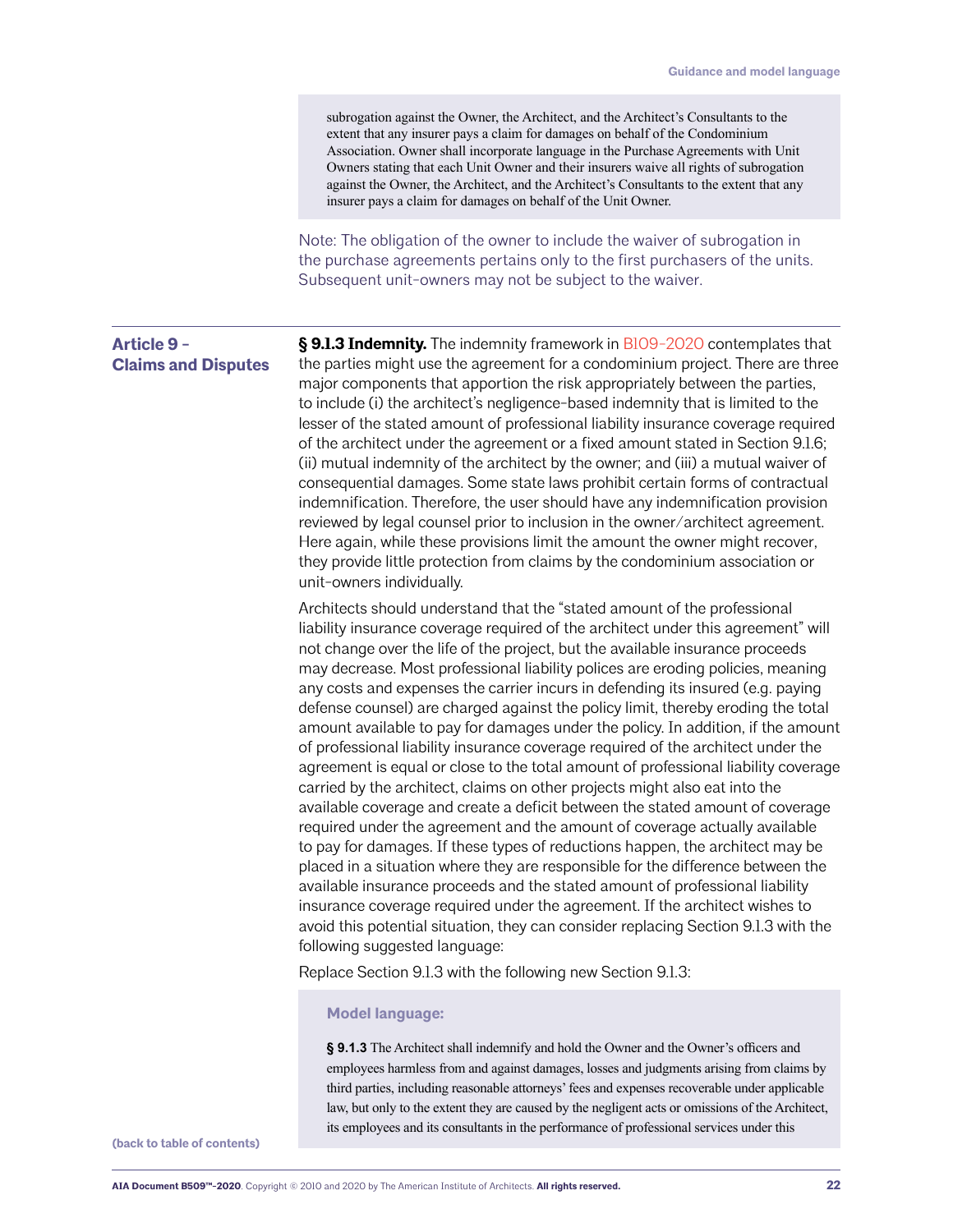Agreement. The Architect's obligation to indemnify and hold the Owner and the Owner's officers and employees harmless does not include a duty to defend. The Architect's duty to indemnify the Owner and the Owner's officers and employees under this Section 9.1.3 shall be limited to the lesser of (1) the amount of the Architect's available professional liability insurance proceeds or (2) the amount stated in Section 9.1.6.

**§ 9.1.6 Limitation of Liability.** Because of the legally sensitive nature of limitation of liability provisions, the parties are cautioned to consult with legal counsel as to the specific application of local laws to this provision. Certain states may require statutory language be added to the contract to ensure enforceability.

A non-exahustive list of potential options for completing Section 9.1.6 includes, for example, the following:

(i) A dollar amount, written as, for example, "One Million Dollars (\$1,000,000)";

or

(ii) An amount equal to the Architect's compensation, written as, for example, "The compensation of the Architect for Basic Services as stated in Section 12.2."

When determining the appropriate amount to enter into Section 9.1.6, the architect should consider an objective description of a quantifiable sum less than the architect's available professional liability insurance proceeds.

<span id="page-22-0"></span>**Article 11 - Miscellaneous Provisions**

**§ 11.10 Remodeling and Renovation.** Remodeling, rehabilitation, renovation, and restoration services often involve unforeseen conditions, including conditions concealed within components of an existing structure. These concealed conditions are not always discoverable before actual construction commences or circumstances may not be amenable to destructive materials testing. The decision of whether or not to have such testing performed is a business decision of the owner. If the owner undertakes the duty to investigate, the owner's responsibilities may be clarified by using the following model language, which should be added in the section on Owner's Responsibilities:

# **Model language:**

The Owner shall conduct an investigation, including the use of destructive testing, if appropriate, of concealed conditions and shall provide the results of that investigation to the Architect for purposes of the Architect's preparation of the Instruments of Service. In the event documentation or information furnished by the Owner is inaccurate or incomplete, any damages, losses and expenses resulting from the inaccurate or incomplete information, including the cost of the Architect's Additional Services, shall be borne by the Owner.

In other instances, the owner may ask the architect to proceed using the available documentation, which may not be accurate and/or complete. The architect may wish to clarify responsibilities by using the following:

#### **Model language:**

The Architect shall utilize documentation regarding existing conditions furnished by the Owner in the preparation of the Architect's Instruments of Service and, in doing so, the **[\(back to table of contents\)](#page-1-0)**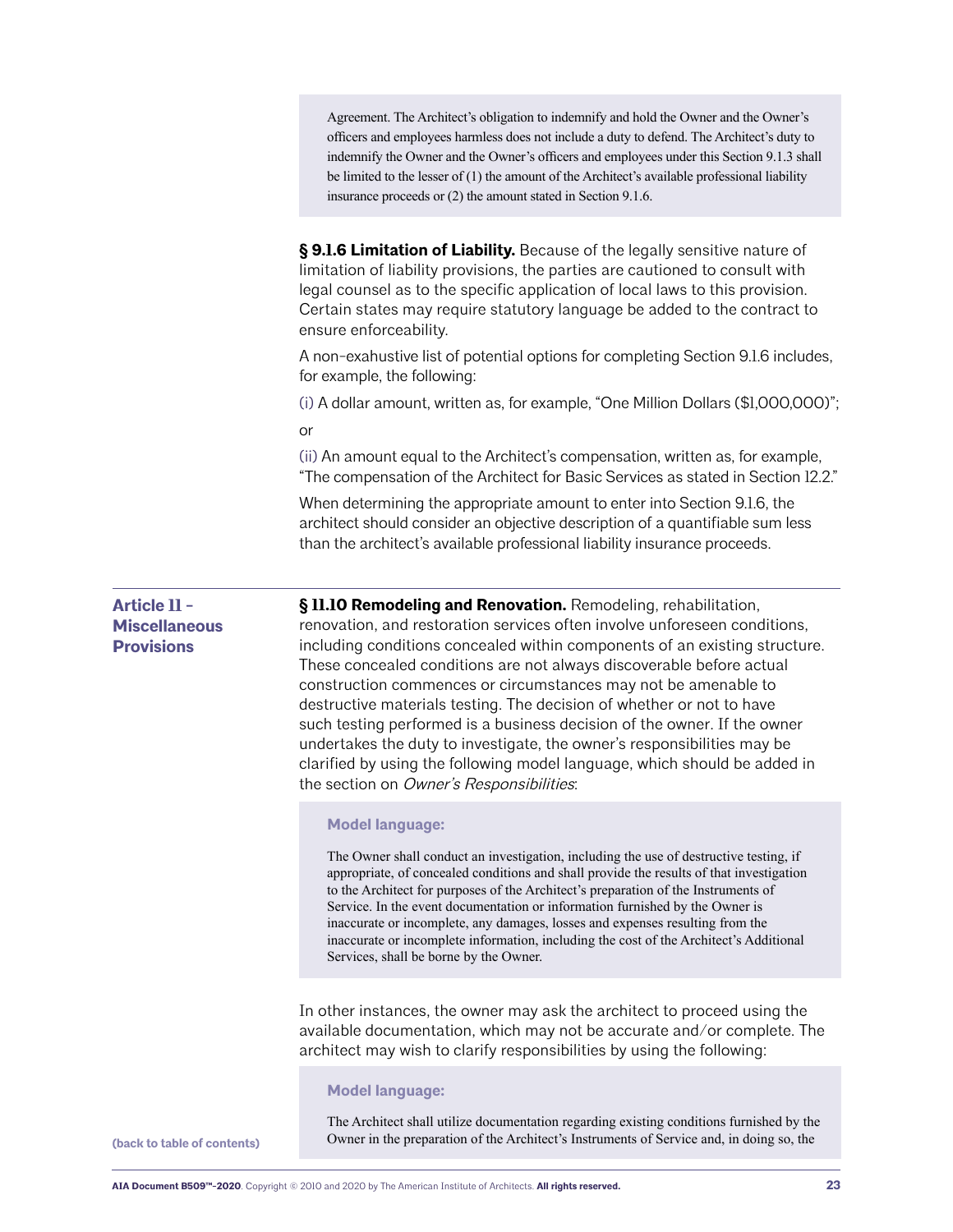Architect shall be entitled to rely on the accuracy and completeness of the information provided. If the existing conditions materially differ from the documentation furnished by the Owner, the Architect shall have no responsibility for any costs or expense incurred by the Owner as a result of the differing conditions. In addition, if the Architect is required to make changes to the Architect's Instruments of Service, the Owner shall compensate the Architect for such services as an Additional Service.

In other instances, the owner may not have documentation and information for the existing facility and may not wish to engage the architect or others to perform destructive testing or investigate concealed or unknown conditions. In such instances, the following model provision may be used to further clarify the parties' responsibilities:

#### **Model language:**

If the Owner does not provide documentation or information beyond that which is apparent by non-intrusive observations of the existing facility and the Owner does not perform destructive testing or investigate concealed or unknown conditions, the Owner shall assume sole responsibility, including the cost of Additional Services of the Architect, if any, for all unknown or concealed conditions that are encountered during construction that require changes in the design or construction of the Project.

If the owner requires the architect to investigate and document existing conditions, the architect should consider including the following model language to clarify its responsibility.

# **Model language:**

The Architect shall conduct a reasonable investigation of concealed conditions, including the use of reasonable destructive testing the Architect deems appropriate, and shall provide the results of that investigation to the Owner. However, the Architect cannot warrant or guarantee that the Architect's investigation will disclose all concealed conditions that may exist. The Architect shall not be liable to the Owner in the event the Architect's reasonable investigation fails to reveal existing conditions that later result in a change in the Work or other costs to the Owner.

**§ 11.11 Marketing Materials.** Potential claims may be avoided if marketing materials provided by the owner for the sale of the condominium(s) convey a realistic expectation of building materials, quality, and performance. It is not unusual for the owner, however unintentional, to create an expectation, through verbiage, photos, and/or descriptions, greater than what may be delivered (i.e., luxury, convenience, excellence, etc). The unit-owner's expectation may inadvertently transfer to the architect in the form of future claims due to misconceptions arising from the owner's marketing materials.

Early communication with the owner about the marketing materials will create a realistic understanding regarding the images and message the owner creates. This could create liability for the architect if the marketing materials include portions of the architect's *[Instruments of Service](https://help.aiacontracts.org/the-rights-of-an-architects-instruments-of-service/)*. The architect should include the following model language requiring the owner to provide samples of marketing materials for review if they are based upon the architect's instruments of service.

If the architect is given the opportunity to review marketing materials, it will be very important to object to and document any language with which the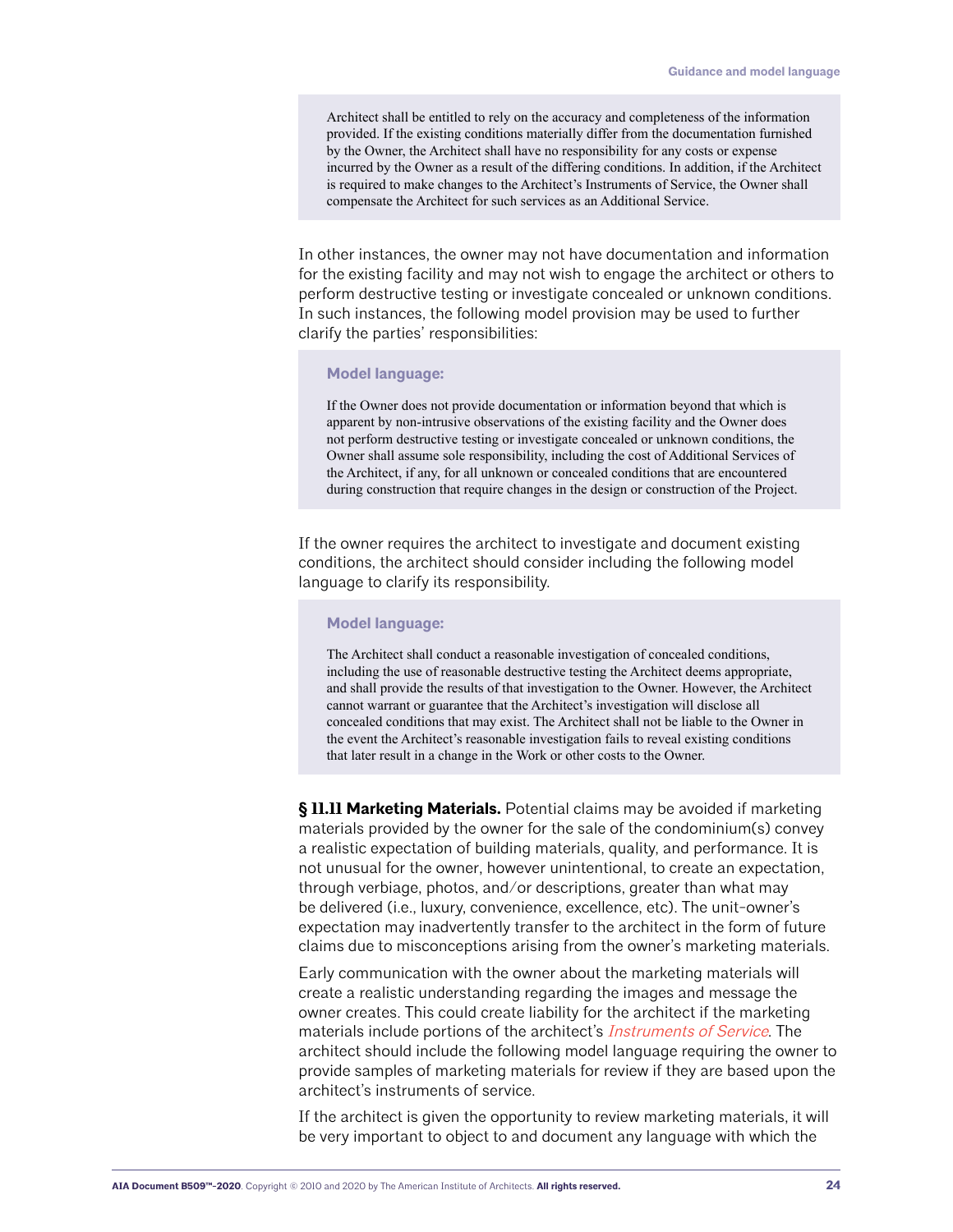architect disagrees, as failure to object may imply acceptance. Add the following Section 11.11:

# **Model language:**

**§ 11.11** The Owner shall prepare marketing materials that set realistic expectations of building materials, quality, and performance. The Owner shall provide the Architect with samples of proposed marketing materials that include the Architect's Instruments of Service at least 21 days in advance of publication, and afford the Architect an opportunity to review the proposed marketing materials and raise any objections. If the Architect makes reasonable objections, the Owner shall revise the marketing materials to remove any descriptions objectionable to the Architect.

# **§ 11.12 Termination or Reduction of Architect's Construction Phase**

**Services.** Termination or reduction of all or any portion of the architect's construction phase services puts the architect at additional risk on any project. Furthermore, the architect's absence from the construction phase may cause greater risk for the owner when the architect is not available to advise the owner of defects and deficiencies in the work. If there is a reduction or termination of the architect's construction phase service, the architect should carefully document any reduction in the architect's construction phase services to show what services were eliminated and when, if a dispute arises.

If the model language in Section 4.6.1.4 of this guide is used, the architect's construction phase services cannot be reduced without the architect's consent. In this case, additional protective language may not be necessary if the architect's services under the agreement do not include construction phase services, or if the owner terminates, modifies, or reduces all or any portion of the architect's construction phase services, since such action will only be done with the architect's consent.

If it is unclear at the time the owner/architect agreement is signed whether the architect will provide construction phase services, either because the owner is awarding the project by phase or the owner and architect are unable to agree to appropriate compensation, the architect may consider adding additional protective language.

Add the following Section 11.12:

### **Model language:**

**§ 11.12** The Architect's commitments set forth in this Agreement are based on the expectation the Architect shall perform the Construction Phase Services described in Section 4.6. The Owner acknowledges that the Contract Documents prepared by the Architect may require additional development based upon information provided by the Contractor during the Construction Phase, including differing field conditions, substitutions, Shop Drawings, Product Data, Samples, and other similar submittals and information. Further, performance of the Construction Phase Services by the Architect is the most efficient and cost-effective way to achieve construction of the Work in accordance with the Contract Documents prepared by the Architect. If the Architect's services under this Agreement do not include Construction Phase Services, or if the Owner terminates, modifies, or reduces all or any portion of the Architect's Construction Phase Services, the Owner acknowledges that there may be time and/or cost impacts to the Project which could have been avoided by the Architect's performance of the Construction Phase Services and for which the Architect is not responsible. The Owner releases the Architect from any claims, demands, or other actions related to such time